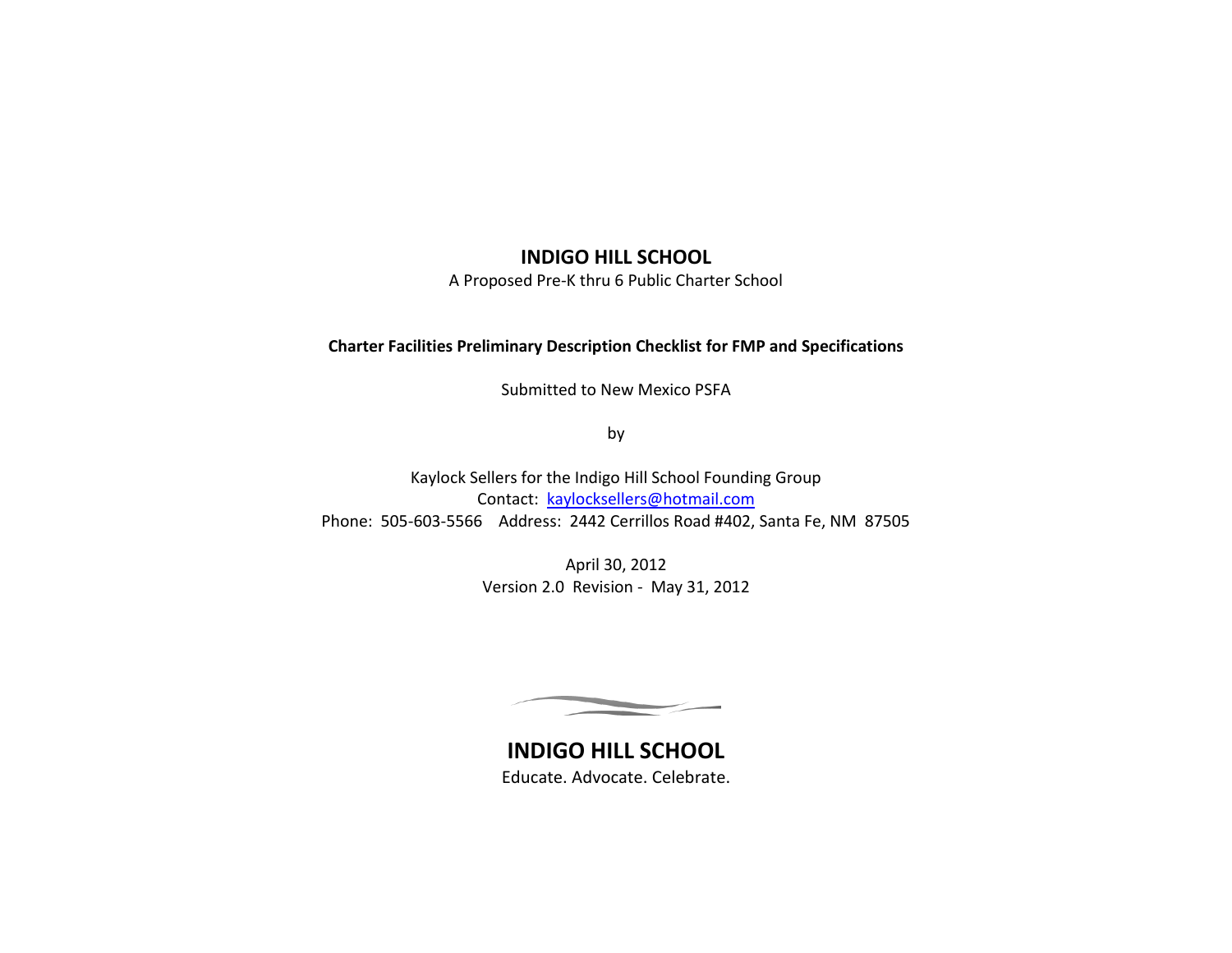### **CHARTER SCHOOL OVERVIEW**

#### **□ Include the written request as well as any response received regarding your request to locate in existing district facilities**

To date, Indigo Hill School has not received any responses from districts related to locating in a district facility, prior to authorization. The only district correspondence IHS submitted is the letter of notification per statute. Three districts were notified as potential locations for a new charter school, and none of the districts responded to the IHS point of contact.

#### **□ Indicate year of the initial application**

The application is being submitted in July 2012 with intent to open in July 2013.

### **ACRONYMS/DEFINITIONS**

### **□ Abbreviations, acronyms, and uncommon terms identified**

- ADA Americans with Disabilities Act
- AMO Annual Measurable Objectives
- ASD Autism Spectrum Disorder(s) or ASD describes a range of conditions classified as [pervasive developmental](http://en.wikipedia.org/wiki/Pervasive_developmental_disorder)  [disorders](http://en.wikipedia.org/wiki/Pervasive_developmental_disorder) in th[e Diagnostic and Statistical Manual of Mental Disorders](http://en.wikipedia.org/wiki/Diagnostic_and_Statistical_Manual_of_Mental_Disorders) (DSM). Pervasive developmental disorders include [autism,](http://en.wikipedia.org/wiki/Autism) [Asperger syndrome,](http://en.wikipedia.org/wiki/Asperger_syndrome) [pervasive developmental disorder not otherwise specified](http://en.wikipedia.org/wiki/PDD-NOS) (PDD-NOS), [childhood](http://en.wikipedia.org/wiki/Childhood_disintegrative_disorder)  [disintegrative disorder,](http://en.wikipedia.org/wiki/Childhood_disintegrative_disorder) and [Rett syndrome,](http://en.wikipedia.org/wiki/Rett_syndrome) although usually only the first three conditions are considered part of the autism spectrum.<sup>[\[1\]](http://en.wikipedia.org/wiki/Autism_spectrum#cite_note-Johnson-0)</sup> These disorders are typically characterized by social deficits, communication difficulties, stereotyped or repetitive behaviors and interests, and in some cases, cognitive delays. Although these diagnoses share some common features, individuals with these disorders are thought to be "on the spectrum" because of differences in severity across these domains. A proposed revision to the Diagnostic and Statistical Manual of Mental Disorders 5 (DSM-5), to be released in May, 2013. This new diagnosis will encompass current diagnoses of autistic disorder, Asperger's disorder, childhood disintegrative disorder, and PDD-NOS. Under the revised definition, individuals with ASDs will be represented as a single diagnostic category because they demonstrate similar types of symptoms and are better differentiated by clinical specifiers (i.e., dimensions of severity) and associated features (i.e., known genetic disorders, epilepsy and intellectual disability). An additional change to the DSM includes collapsing social and communication deficits into one domain. Thus, an individual with an ASD diagnosis will be described in terms of severity of social communication symptoms, severity of fixated or restricted behaviors or interests and associated features.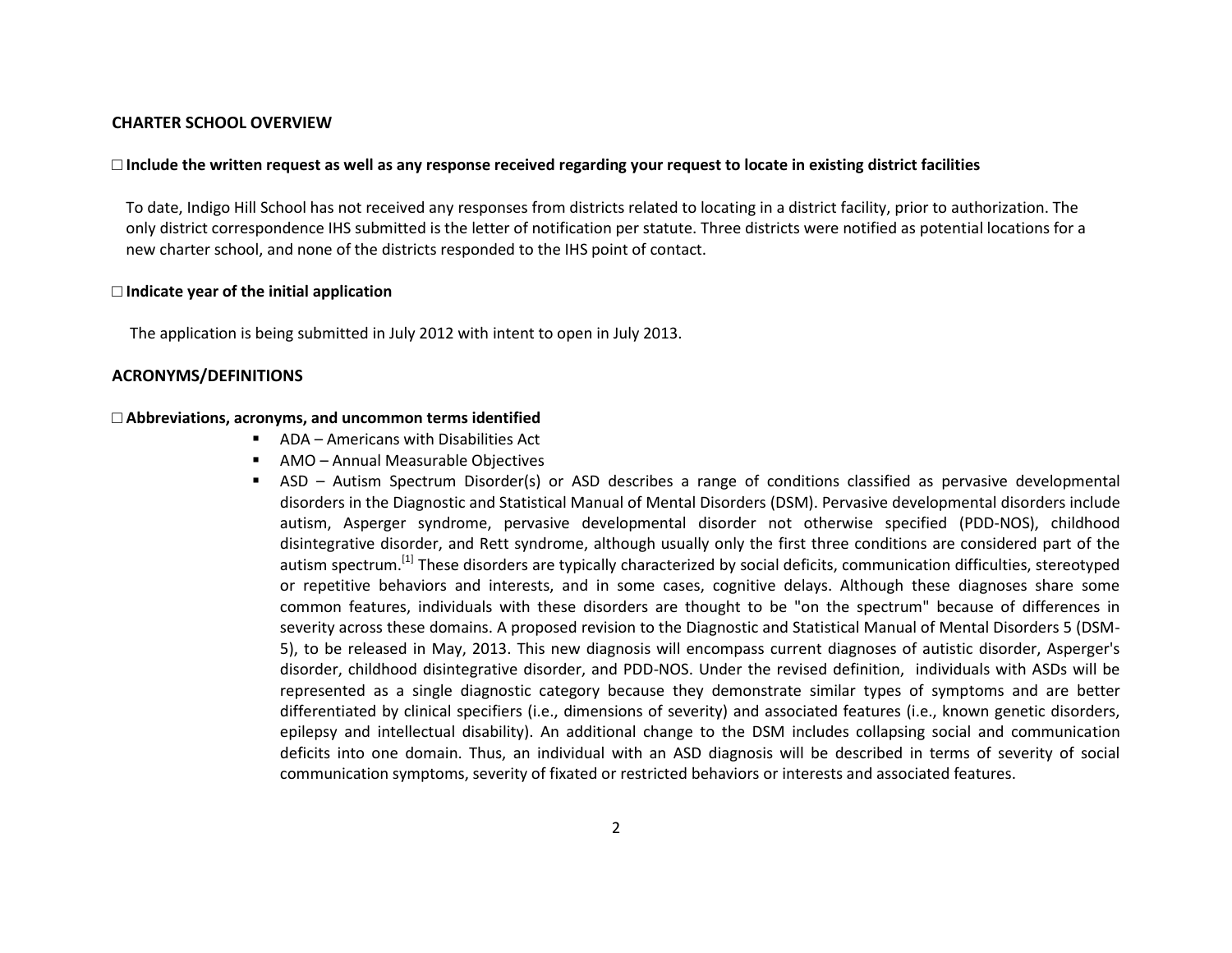- Asperger's Also known as Asperger's Syndrome, or Asperger disorder, AS is an [autism spectrum](http://en.wikipedia.org/wiki/Autism_spectrum) disorder (ASD) that is characterized by significant difficulties in social interaction, alongside restricted and repetitive patterns of behavior and interests. It differs from other autism spectrum disorders by its relative preservation of [linguistic](http://en.wikipedia.org/wiki/Language_development) an[d cognitive](http://en.wikipedia.org/wiki/Cognitive_development)  [development.](http://en.wikipedia.org/wiki/Cognitive_development)
- Assistive Technology Assistive technology or adaptive technology (AT) refers to assistive, adaptive, and rehabilitative devices for [people with disabilities](http://en.wikipedia.org/wiki/Disability) and also includes the process used in selecting, locating, and using them.
- BTU British thermal unit, unit of heat produced by energy
- Charrette Often referred to as 'design charrette'. A charrette is an intensive planning session where citizens, designers and others collaborate on a vision for development. It provides a forum for ideas and immediate feedback, and process for organizing the information generated.
- CIE Cambridge International Education is the world's largest provider of international education programs and qualifications for 5-19 year olds. More than 9000 schools in over 160 countries, including the United States, are part of the Cambridge learning community.
- CIP Capital improvement projects or plan
- CK Core Knowledge™, a curriculum that begins in preschool and continues through eighth grade. CK prepares children through a solid, specific, sequenced and shared curriculum, Pre-K through 8<sup>th</sup> grade. The three goals of implementation of the Core Knowledge Curriculum are to teach all of the topics included in the *Core Knowledge™ Sequence*, to teach the topics at the grade levels assigned by the *Sequence*, and to teach the topics to all students whenever possible.
- CCSS Common Core State Standards
- Dual Exceptionality Also known as "twice exceptional". Dual Exceptionality or twice exceptional is the term used to describe children who are not only exceptionally able (e.g. giftedness) but may have additional learning difficulties or a disability which can make it difficult to identify their high intellectual ability. Children with often crippling learning difficulties or physical or emotional disabilities or those who are on the autistic spectrum can be gifted and in some cases profoundly so. As a consequence, it is this group within the gifted community who are most at risk of slipping through the net and not getting the support they so desperately need in order to fully realize their potential.
- $\blacksquare$  Ed Spec Educational specifications
- $\blacksquare$  FAD Facility adequacy database
- $\blacksquare$  FMP Facilities master plan
- $\blacksquare$  FCI Facility condition index
- GSF Gross square feet, or the sum of net assignable squarefeet plus all other building areas that are not assignable (the area remaining is called "tare," which includes areas such as hallways, mechanical areas, restrooms, and the area of interior and exterior walls)
- HFA High Functioning Autism is an informal term applied to individuals "on the spectrum".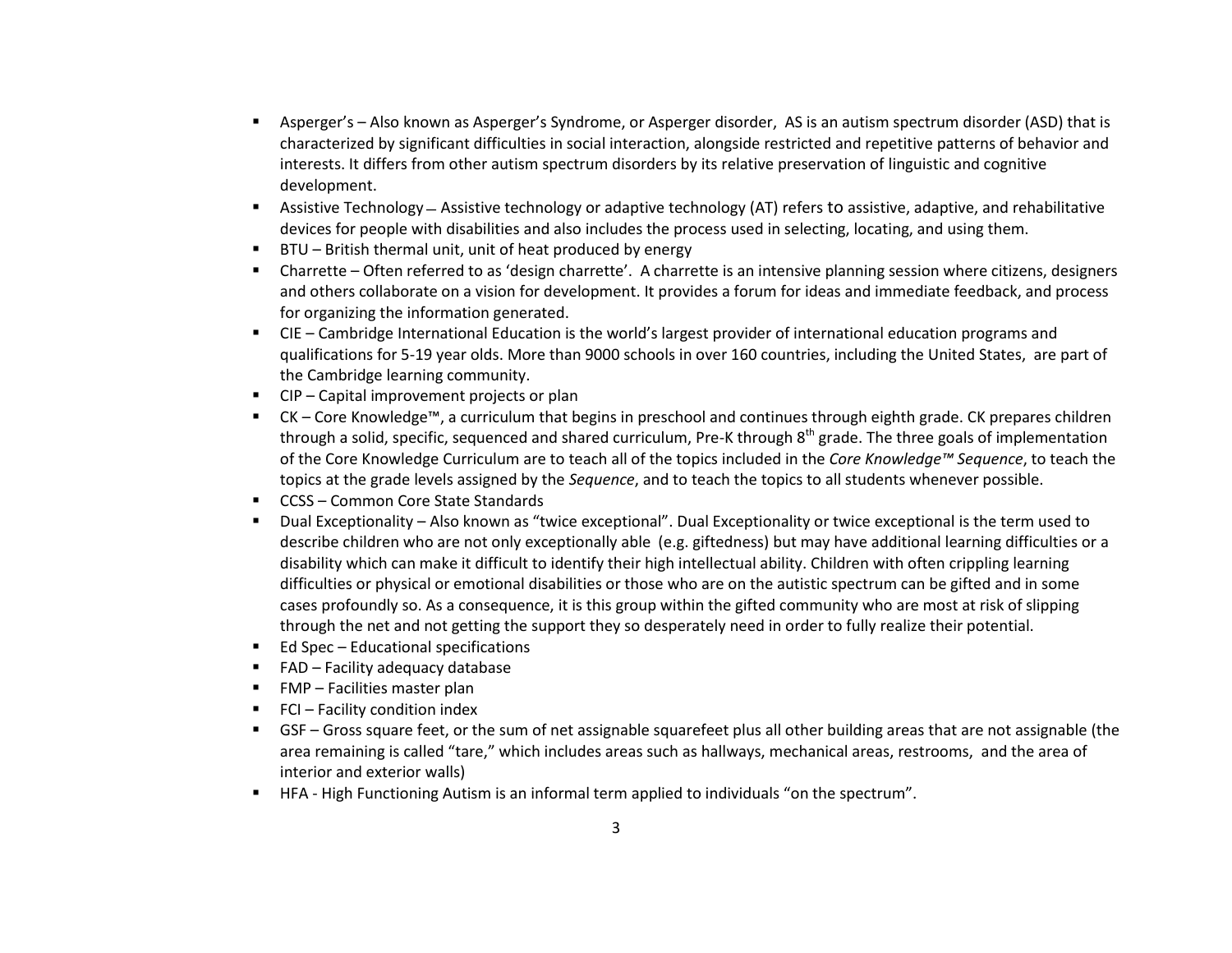- HVAC Heating, ventilating, air conditioning
- IEP Individual Education Plan
- IHS Indigo Hill School is a proposed new charter school to address the needs of a diverse group of students that includes children with autism spectrum disorders and children who may be gifted.
- IP Internet Protocol
- $\blacksquare$  IT Information technology
- LRE Least Restrictive Environment
- MEM Membership, number of students in funding formula
- MSE [\[controlled\] Multisensory Environment](http://en.wikipedia.org/w/index.php?title=Controlled_multisensory_Environment_(MSE)&action=edit&redlink=1) is a therapy for people wit[h autism](http://en.wikipedia.org/wiki/Autism) o[r developmental disabilities.](http://en.wikipedia.org/wiki/Developmental_disability) It consists of placing the person in a soothing and stimulating environment to reduce stressors. These rooms are specially designed to deliver stimuli to various [senses,](http://en.wikipedia.org/wiki/Senses) using lighting effects, color, sounds, music, scents, etc. The combination of different materials on a wall may be explored using tactile senses, and the floor may be adjusted to stimulate th[e sense](http://en.wikipedia.org/wiki/Sense_of_balance)  [of balance.](http://en.wikipedia.org/wiki/Sense_of_balance)
- NASF Net assignable square feet, or the total of all assignable areas in square feet
- Neurodiversity A term or concept introduced in 1998 to account for individual neurological differences, so that individuals with a range of cognitive diagnoses may be seen in terms of their strengths, as well as their weaknesses.
- NMCI New Mexico Condition Index
- NMSBA New Mexico Standards–Based Assessment
- OT/PT/SLP Occupational therapy, physical therapy, speech language pathology
- $\blacksquare$  PE Physical Education
- **PED New Mexico Public Education Department**
- PLP Personalized Learning Plan ,also known as Student Learning Plan, or Student Development Plan for students who do not have an IEP
- PSCOC Public School Capital Outlay Council
- **PSFA** Public School Facilities Authority
- **PTR** Pupil/teacher ratio
- Reggio Emilia The Reggio Emilia Approach is an educational philosophy focused on [preschool](http://en.wikipedia.org/wiki/Preschool) and [primary education.](http://en.wikipedia.org/wiki/Primary_education) It is based on the principles of respect, responsibility, and community through exploration and discovery in a supportive and enriching environment.
- RTI Response to Intervention is a method of academic intervention used to provide early, systematic assistance to children who are having difficulty learning. RTI seeks to prevent academic failure through early intervention, frequent progress measurement, and increasingly intensive research-based instructional interventions for children who continue to have difficulty.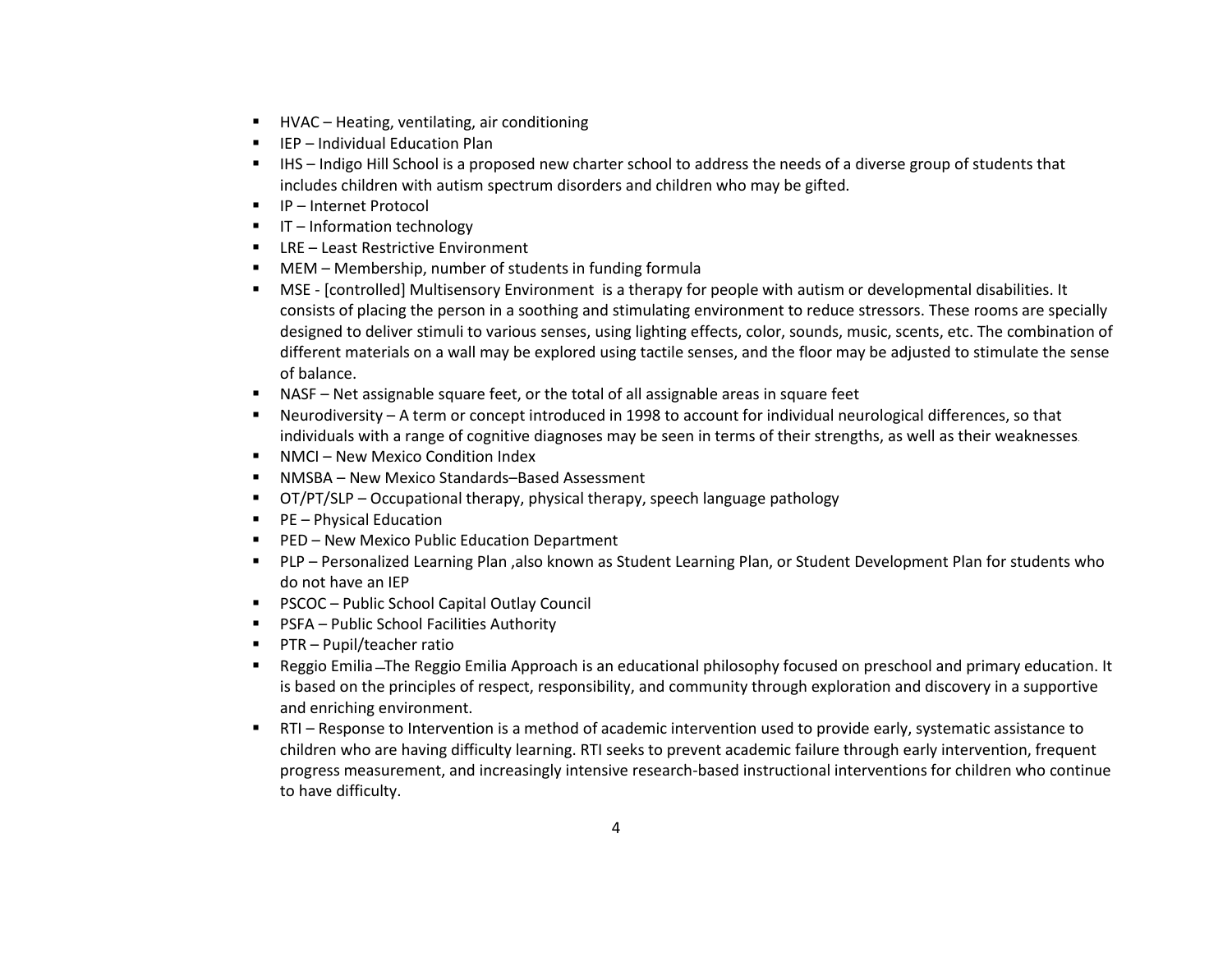- SAT Student Assistance Team
- **F** SPED Special Education
- USGBC United States Green Building Council
- WAP Wireless Access Point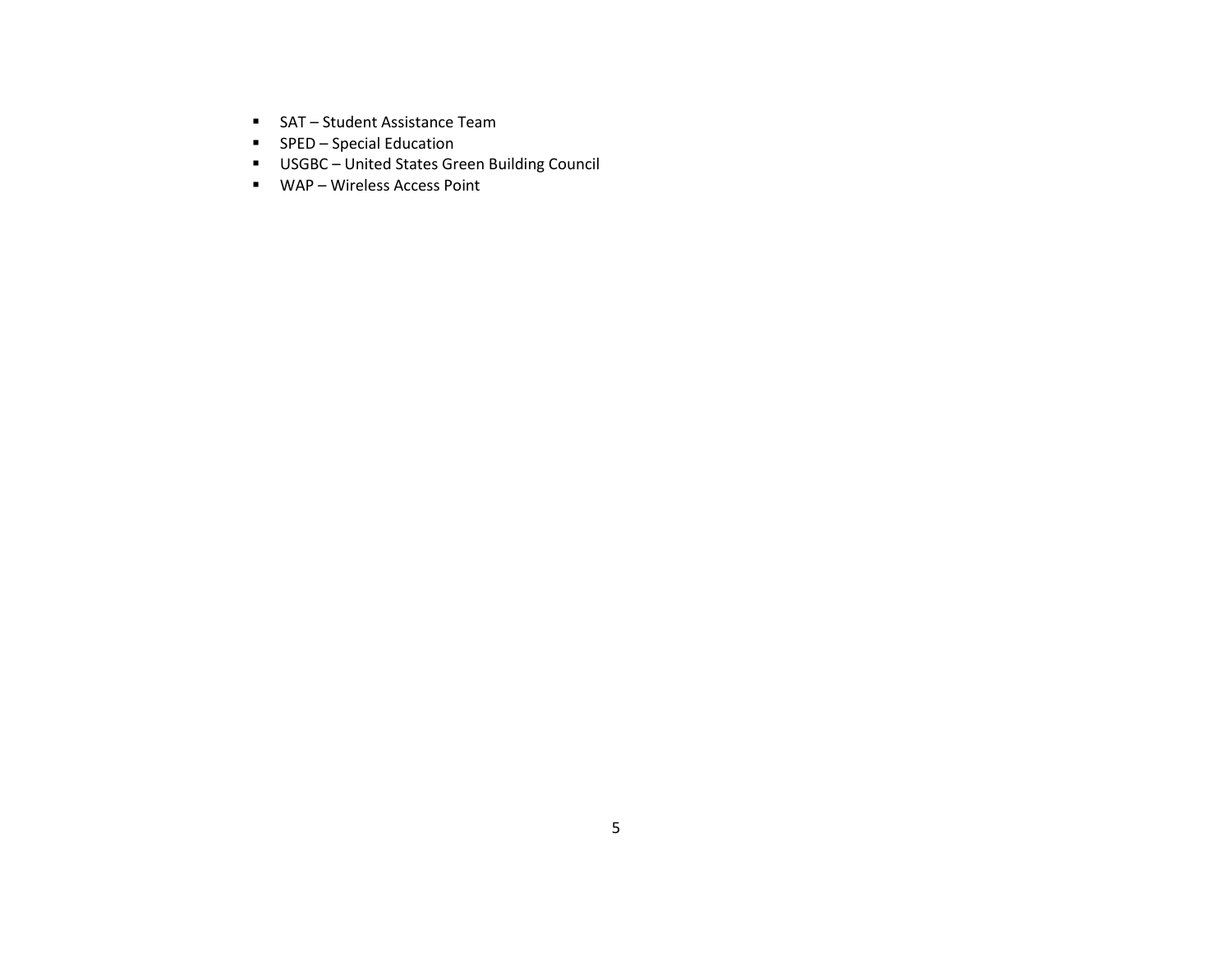#### **GOALS / MISSION**

#### **1.1 Goals**

#### 1.1.1 Mission

#### □ Desired future state of *schools* educational programs

As a public charter school, Indigo Hill School's mission is to establish a safe, stimulating and vibrant student-centered learning community that addresses, primarily, the needs of children with Autism Spectrum Disorder (ASD), including High Functioning Autism (HFA) and Asperger's, and the dual exceptionality of giftedness in grades preschool through the sixth grade. However, it also serves as a well-rounded school for *all students*. Our unique school's curriculum and program strategies incorporate the most current cognitive science, brain-based methods, challenging curricula, clinical services and enrichment activities delivered within a full inclusion, multisensory environment. IHS is dedicated to fostering a school culture where relationships are defined by mutual respect and trust, and where diversity and "neurodiversity" are celebrated. Children with ASD are among the most vulnerable and face bullying at an alarming rate. Therefore, Indigo Hill School declares our school as a bully-free campus.

#### 1.1.2 General Educational Philosophy

Indigo Hill School serves diverse students, focusing especially on children with high-functioning autism in their early years (grades Pre-K through  $6<sup>th</sup>$ ) and their accompanying learning issues such as giftedness. These children may have attended traditional public schools, or have been homeschooled, but would benefit by additional academic, social and clinical supports. We believe: students' strengths, interests and abilities must be celebrated by a community of learners; young people need relationships that foster their sense of worth and value to society, and our students need significant opportunities to have their broad and diverse learning styles addressed.

High expectations for each student is a key element of our mission and school design, and creating such a culture is one of the most important responsibilities of our school leadership and staff. Our staff of general education teachers, special education teachers, and therapeutic support service professionals works collaboratively with IHS students and families to identify our students' unique strengths and challenges. In addition, small class sizes, a low student/staff ratio, flexible grouping, differentiated/personalized instruction and tutoring enable the IHS staff to ensure the academic success of each student. Campus safety is paramount with emphasis on bullying prevention at IHS. All students participate in a school-wide anti-bullying, social skills training program, directed by a clinical psychologist and staff also receive relevant training in appropriate behavioral management for bullying prevention.

We strive to provide a well-rounded, rigorous education that engages our students, including core academic classes delivered through an international education framework (e.g. language arts, math, science, second languages, social studies, science), physical education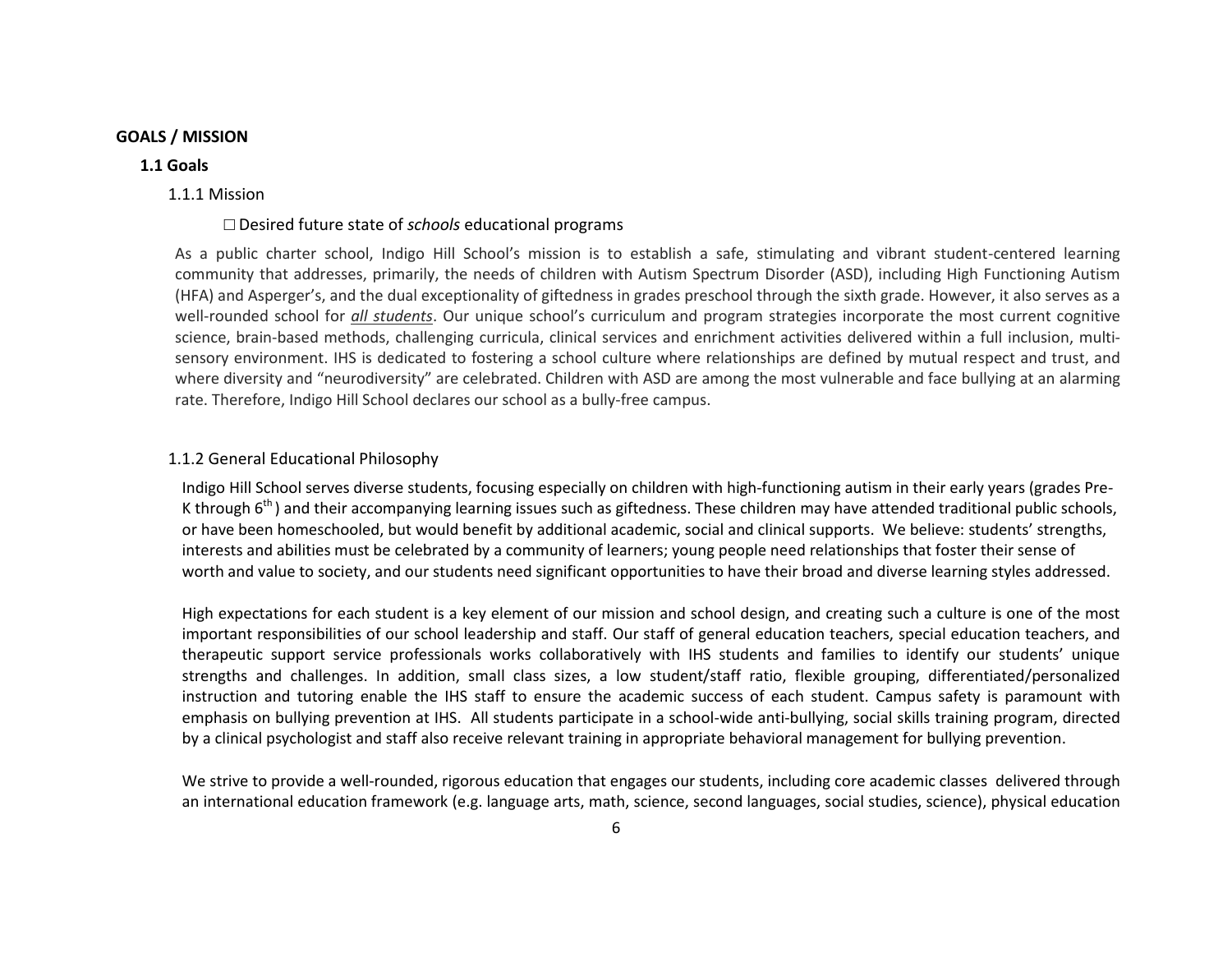(enrichment, e.g. performance, dance, music, art), and after-school and summer program activities. The comprehensive academic program is designed to serve our students who have a wide range of learning needs. Our educational philosophy is highly studentcentered. IEPs (Individualized Education Plans) and PLPs (Personalized Learning Plans) are developed for each student, as appropriate.

Teachers employ a variety of strategies through teacher-facilitated projects, use of blended learning strategies and technology, traditional coursework, and other adapted subject matter. Response to Intervention techniques and strategies are deployed throughout the general education curriculum for all students in order to reduce the effects of learning problems, later on. In addition, we have access to the full range of support services and transitions/clinical specialists on staff to provide necessary training in areas such as social skills, occupational therapy, speech-language skills, and transition skills (i.e., service learning, home living skills). All of our programs have been designed to meet the unique needs of students living with autism spectrum disorders and their dual exceptionalities.

Indigo Hill's rigorous academic program is based on three primary components: The Reggio Emilia Approach, and Cambridge International Framework and the Core Knowledge ™ Sequence, which are already aligned to Common Core Standards.

#### 1.1.3 Serving the Community

□ Desired future state of school's community involvement

**Sharing educational research relevant to ASD, professional development and parent /community education**. Indigo Hill School's vision is to become a model full-service community school and leader in delivery of innovative, exemplary educational programs and special education services to children with ASD, gifted students, and their families, within a full inclusion setting. The school's parent and community engagement programs will establish a parent resource center for up-to-date information and training, provide outreach to families and sponsor support groups for siblings of students with ASD. Also, three times a year IHS will deploy a Child Find Team in the community for identification of children who may exhibit early characteristics associated with ASD, as well as other learning disabilities.

The Indigo Hill School Founding Group will work to advance ASD education and school reforms through collaboration with institutional and association partners, related research, parent training, and professional development — both community and statewide—not just within the walls of its own campus, but for all students and educators. Our founders desire to improve all aspects of elementary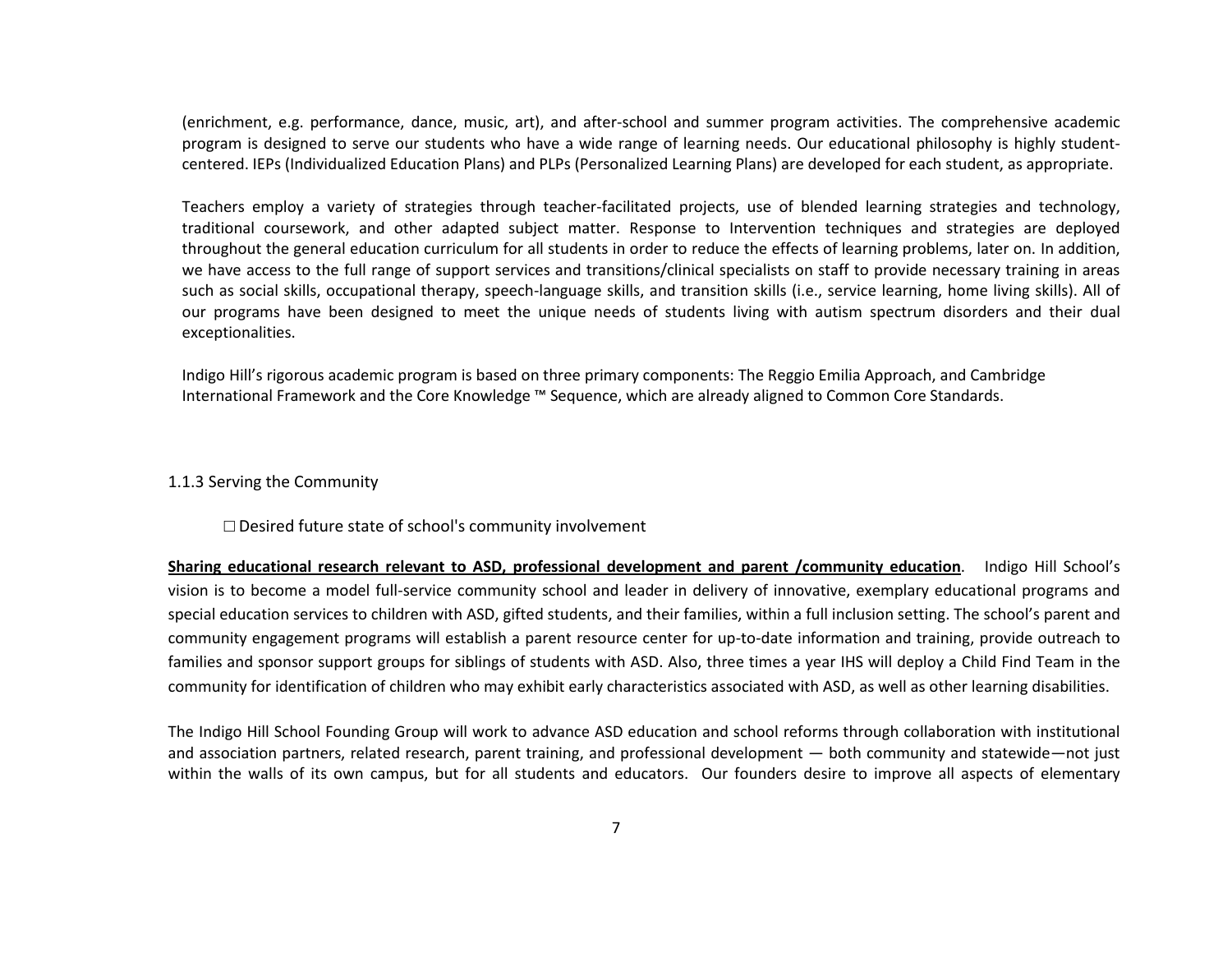schooling—from more effective pedagogy aimed at the ASD student population to improved student outcomes, more effective teacher incentives and appropriate application of technology.

**Parent Engagement.** Indigo Hill School emphasizes the vital role of parents in supporting their child's academic success. Parent participation and involvement in the Reggio preschool and ASD family support training is strongly encouraged. Parents will be able to visit a parent resource center at the school to learn more about ASD and current interventions that may affect their child's behavior and academic performance. Through extensive parent outreach, our charter school will promote communication and social connections between parents, teachers, staff and students and community partners to enhance and maximize the education of every Indigo Hill student. Indigo Hill will use a variety of communications modes to communicate with stakeholders, including social media, the school website with Apps, SchoolReach™, BackPack™ and others.

### □ Conformance with Adequacy Standards

Indigo Hill School's Founders will comply with mandatory requirements for educational facilities and with state and federal standards. The Statewide Adequacy Standards for primary and secondary educational facilities (NMAC 6.27.30) provide standards for public school districts to "... provide and sustain the environment to meet the needs of public schools." They are intended to create a minimum facility standard to establish equity among all educational facilities serving New Mexico public school students. Alternative and charter schools may seek a variance for facilities, since they do not necessarily conform to the programs, delivery methods, and facility needs and budgets on which these standards are based. In such cases, schools meet the intent of the facility requirements through "alternative methods." However, alternative and charter schools are required to provide the minimum square footage allowances for general classroom spaces, as identified in the Adequacy Standards. Section 3.2.5 Space Needs indicates conformance with Adequacy Standards for minimum square footage per student.

The following required standards, listed below with statute section citations in parentheses, will be met in the implementation of space needs for Indigo Hill School:

#### **6.27.30.8 General Requirements**

- Building structural soundness (A.1)
- Weather tight exterior envelope (A.2)
- Interior surface condition (A.3)
- Interior finish harmful elements (A.4)
- Building system integrity (B.1)
- Plumbing type/ accessibility (B.2)
- Adequate fire alarm system (B.3)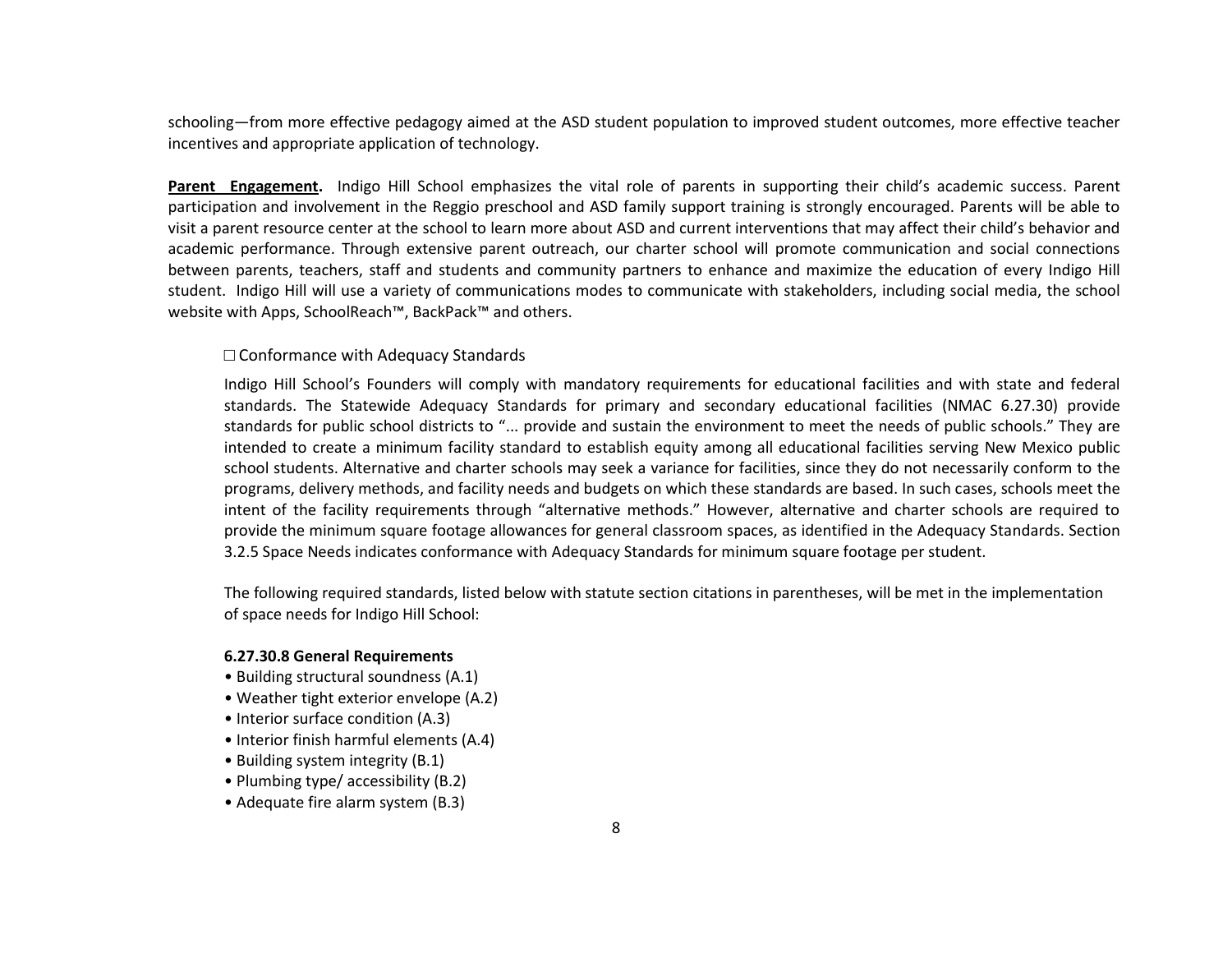• Adequate 2-way communication system (B.4)

## **6.27.30.10 Site**

- Student drop-off pedestrian pathway (A)
- Protection of building structural integrity (C)
- Potential of flooding, ponding, or erosion (C)
- K-6 play area fenced (D)

### **6.27.30.12 Academic Classroom**

- Appropriate size (A)
- Lighting ( C )
- Temperature range (D)
- Acoustics (E)
- Air quality (CO2 PPM) (F)

### **1.2 Process**

### 1.2.1 Data Gathering and Analysis

This Indigo Hill School facilities educational specifications document was prepared to meet requirements included in the new charter school application process. The proposed facility requirements should be treated as a preliminary framework only and, therefore, subject to revision. The IHS founders were unable to secure the services of a contract architect, due to lack of funds for a formal analysis. Also, there was no comprehensive process to obtain broad community input, and identify design/renovation scenarios for potential sites. When our governance council is officially active as a Board of Finance, the board members will organize a community charrette so various participants and stakeholders can contribute their ideas and suggestions prior to preparation of the FMP and site selection. The dynamic charrette process will generate information and data to guide more rational decision-making, as well as longrange strategies, for IHS school facilities.

## 1.2.2 Authority and Facilities Decision Making

## $\Box$  Identify process for capital planning and decision-making

The Indigo Hill Board of Finance/Governance Council has oversight for facility acquisition, management and related expenditures. Stakeholder meetings will be held to discuss characteristics desired in the facility. Through the Facilities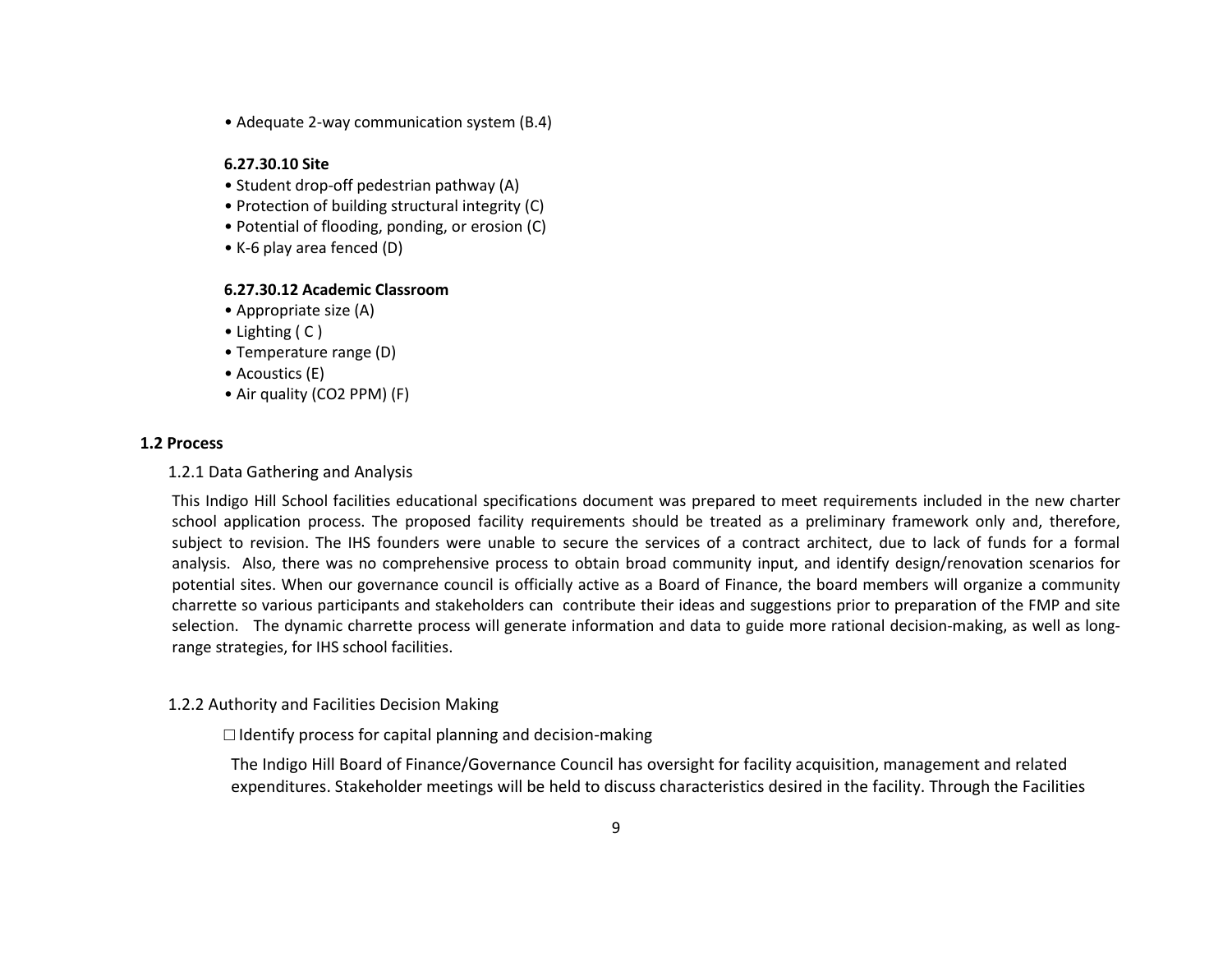Committee, which includes board, staff, and community representation, recommendations will be brought forward for the full Board's consideration. The final selection will be reported during a public board meeting.

 $\Box$  Identify how community input is considered

o *list members that attended and affiliation* 

 $\square$  Steering committee involvement

o *identify members of the steering committee* 

 $\Box$  Identify how staff input is considered

 $\Box$  Identify how student input is considered

## **2. EXISTING AND PROJECTED CONDITIONS**

### **2.1 Programs and Delivery Methods**

2.1.1 Programs Overview

 $\Box$  Provide overview of current educational programs and facilities

The Reggio Emilia Preschool Program and Cambridge Primary 1 (K-6) integrated with Core Knowledge will be offered at Indigo Hill School, along with wrap-around clinical and social services. At this time, there are no prospective sites to present for PSFA evaluation. However, the IHS founding team is hoping to locate in the northeast sector of Albuquerque, or Rio Rancho, and has examined several promising properties in those areas to acquire a better sense of potential facility costs and budget requirements. Also, the founders have engaged a real estate broker knowledgeable about charter schools to assist in identification of prospective properties for Indigo Hill, mostly likely in the greater Rio Rancho area, followed by Albuquerque. The broker assures us there are a number of properties that will meet our specifications and charter school requirements. She also has advised us that financing may be possible for lease-to-purchase arrangements. We are striving for E-Occupancy and to establish a child-friendly environment both aesthetically appealing and appropriate for special needs children.

 $\square$  How grade levels are configured

Indigo Hill is planned as a Pre-K thru 6<sup>th</sup> grade facility accommodating 175 students at full capacity and offering one class at each grade level from K-6<sup>th</sup>. The early childhood level will include two preschool classes, one each for 3 and 4 year olds. Opening year registrations may result in smaller class sizes than what is anticipated in subsequent years. Therefore, one or more classes may be organized as combination-grade classes until student enrollment increases.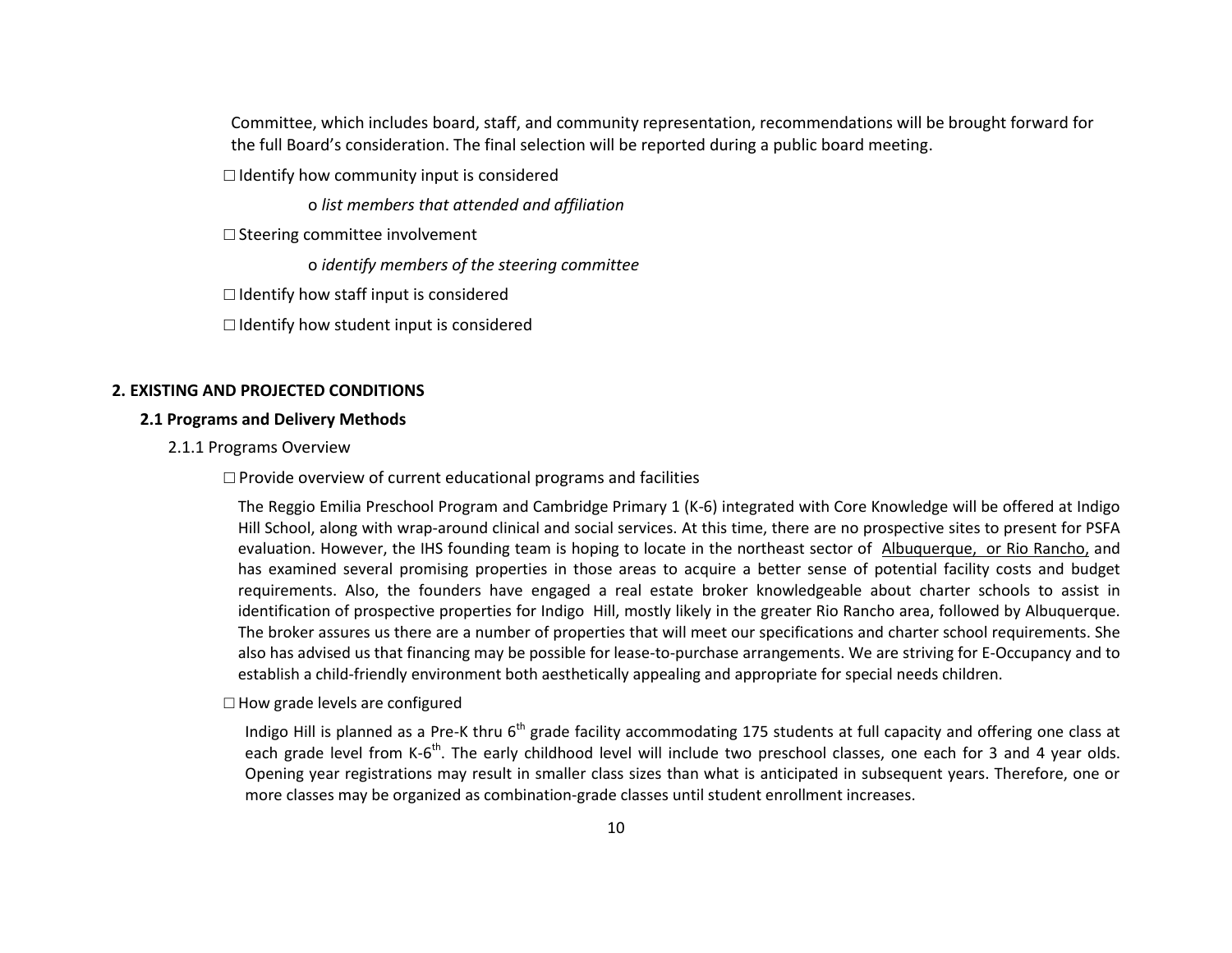$\Box$  Identify any existing shared/joint use facilities with other public or private entities

o *identify the relationships with the joint use facilities* – **N/A**

□ Describe the School's Instructional Program

The evidence-based instructional program (incorporating the Reggio Emilia Approach, Cambridge International Education Framework, and Core Knowledge™ Sequence) is based on education services and academic content delivered in a full inclusion setting, integrating Response to Intervention strategies throughout the curriculum, all within the Least Restrictive Environment (LRE). Indigo Hill expects students to work with both teachers and their peers in a flexible school setting and to take advantage of new technologies in a blended learning format. Students will enjoy a rich mix of instructional techniques. Part of the day will be in traditional classroom settings; other portions will be with small teams of students on project-based work; and some time will be spent pursuing highly individualized learning, often with the aid of technology. The three components of the instructional program effectively complement each other and are aligned to common core standards: CK provides organized content that is cost-effective and also accessible to parents; Cambridge Primary provides an internationally benchmarked framework with assessments; Reggio Emilia provides an approach that is thoroughly engaging for students and addresses multiple intelligences. In addition, Indigo Hill emphasizes the importance of bilingualism and second-language learning to healthy cognitive development for all students in an increasingly global society. The Indigo Hill academic program, which incorporates brain research and evidence-based, effective pedagogical practices, will require dual language immersion in preschool thru K, and annual language classes in 1<sup>st</sup> thru 6<sup>th</sup> grades. Brain research suggests that second-language learning and language comprehension supports neuroplasticity in the human brain. Neuroplasticity refers to the lifelong ability of the human brain to reorganize neural pathways, i.e. to change and evolve based on new experiences. Neuroplasticity is involved in language learning and comprehension, particularly the acquisition of a second language.

**Reggio Emilia Preschool.** Indigo Hill offers a Reggio Emilia-inspired early childhood program that is reflected in the organization of the preschool and infused in the K-6<sup>th</sup> grade levels where the program supports the Cambridge Primary, a challenging, internationally benchmarked curriculum and Core Knowledge ™ Sequence . The Reggio Emilia philosophy is based upon the following set of principles:

- [Children](http://en.wikipedia.org/wiki/Child) must have some control over the direction of their learning;
- Children must be able to learn through experiences of touching, moving, listening, seeing, and hearing;
- Children have a [relationship](http://en.wikipedia.org/wiki/Interpersonal_relationship) with other children and with material items in the world that children must be allowed to explore, and
- Children must have endless ways and opportunities to express themselves.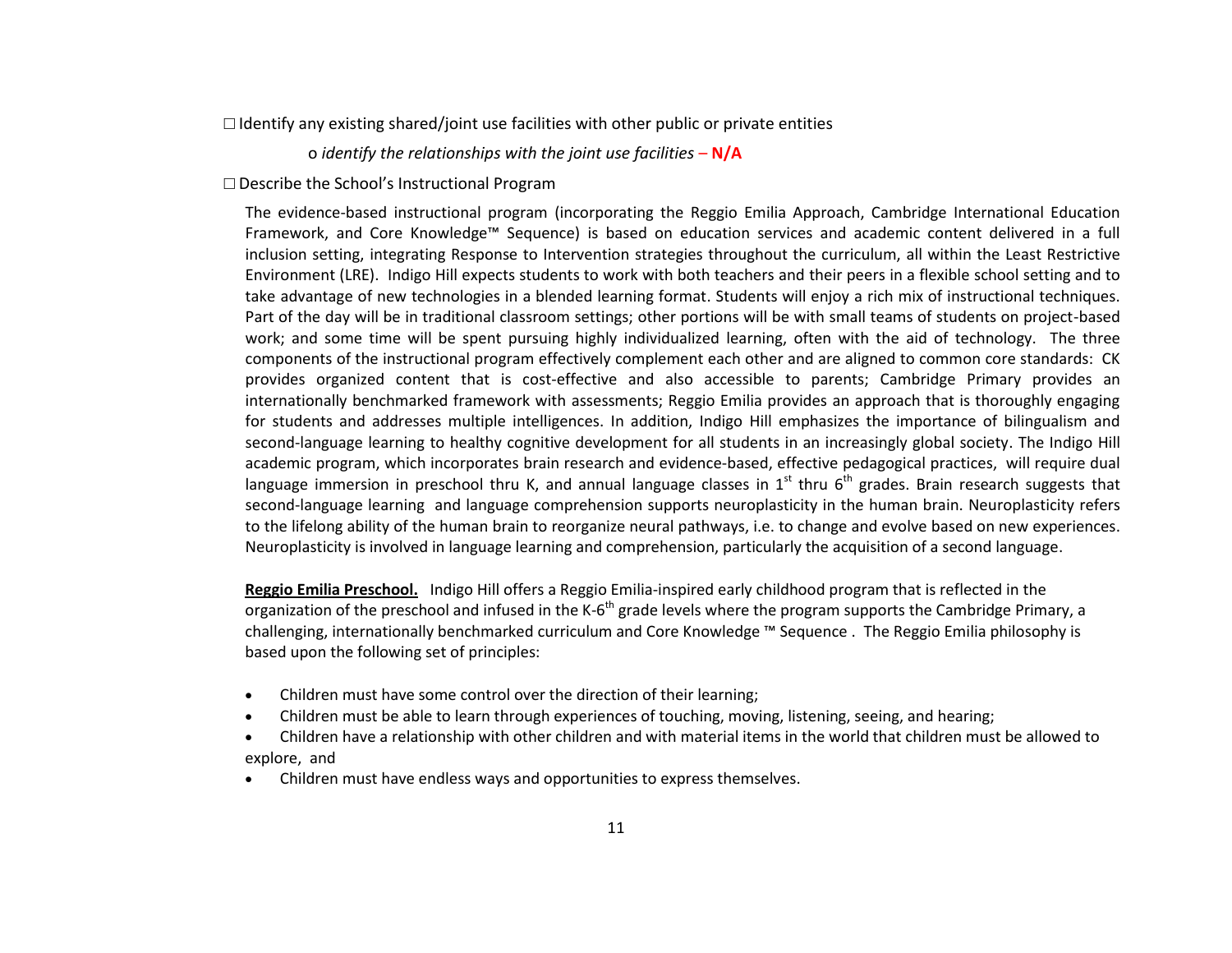In the Reggio approach, the teacher is considered a co-learner and collaborator with the child and not just an instructor. The organization of the physical classroom and learning spaces is critical to the success of Reggio strategies, and is often referred to as "the third teacher". The importance of the environment lies in the belief that children can best create meaning and make sense of their world through environments which support "complex, varied, sustained, and changing relationships between people, the world of experience, ideas and the many ways of expressing ideas." Actively involved parents are integral to a Reggio Emilia program. The parents' role mirrors the community's, at both the school-wide and classroom level. Parents are expected to take part in discussions about school policy, [child development](http://en.wikipedia.org/wiki/Child_development) concerns, and [curriculum](http://en.wikipedia.org/wiki/Curriculum) planning and evaluation.

**Cambridge International Education Program, International Benchmarks**. Cambridge International Education is the world's largest provider of international programs and qualifications of 5–19 year olds. More than 9000 schools in over 160 countries are part of the Cambridge learning community.

Indigo Hill's K-6 general education curriculum is designed around the Cambridge International Education program, aligned to Common Core State Standards, and the Core Knowledge™ Curriculum, also aligned to CCSS. From 3-year-old Pre-Kindergarten through  $6<sup>th</sup>$  grade, IHS' academic curriculum maintains an international standard of education. Quality of content, informational literacy, conceptual development and critical thinking are stressed in all subjects. Indigo Hill will be working towards accreditation under the CIE program.

Cambridge Primary offers a flexible curriculum with integrated assessment for 5-11 year olds. Cambridge Primary sets clear learning objectives in English, Mathematics and Science skills for each year of primary education. It focuses on learners' development in each year and provides a natural progression throughout the years of primary education, providing international benchmarks for schools. [Cambridge Primary](http://www.cie.org.uk/qualifications/academic/primary/cambridgeprimary/index_html) develops skills and understanding in Mathematics, English and Science so schools can assess learning and reassure parents on progress. In addition, students develop key skills in Information and communication technology. It is also excellent preparation for the next stage of the Cambridge framework, Cambridge Secondary 1 for learners aged 11-14.

**Core Knowledge™ Sequence.** Core Knowledge is a phrase used by E.D. Hirsch (1987, 1996) to describe what he sees as a common core of information needed by all citizens in order to survive and prosper in a given culture. Dr. Hirsch popularized the phrase "cultural literacy," calling on schools to impart foundational knowledge rather than simply teach students the skills they need to become better learners. CK specifies a common core of content for American schools and provides a planned sequential curriculum in language arts, history, geography, mathematics, science, visual arts, and music for students in kindergarten through grade eight. Core Knowledge is unique in that it specifies a detailed curriculum framework throughout the entire kindergarten-through-grade-eight range. The CK curriculum is heavily focused on content, vocabulary skills and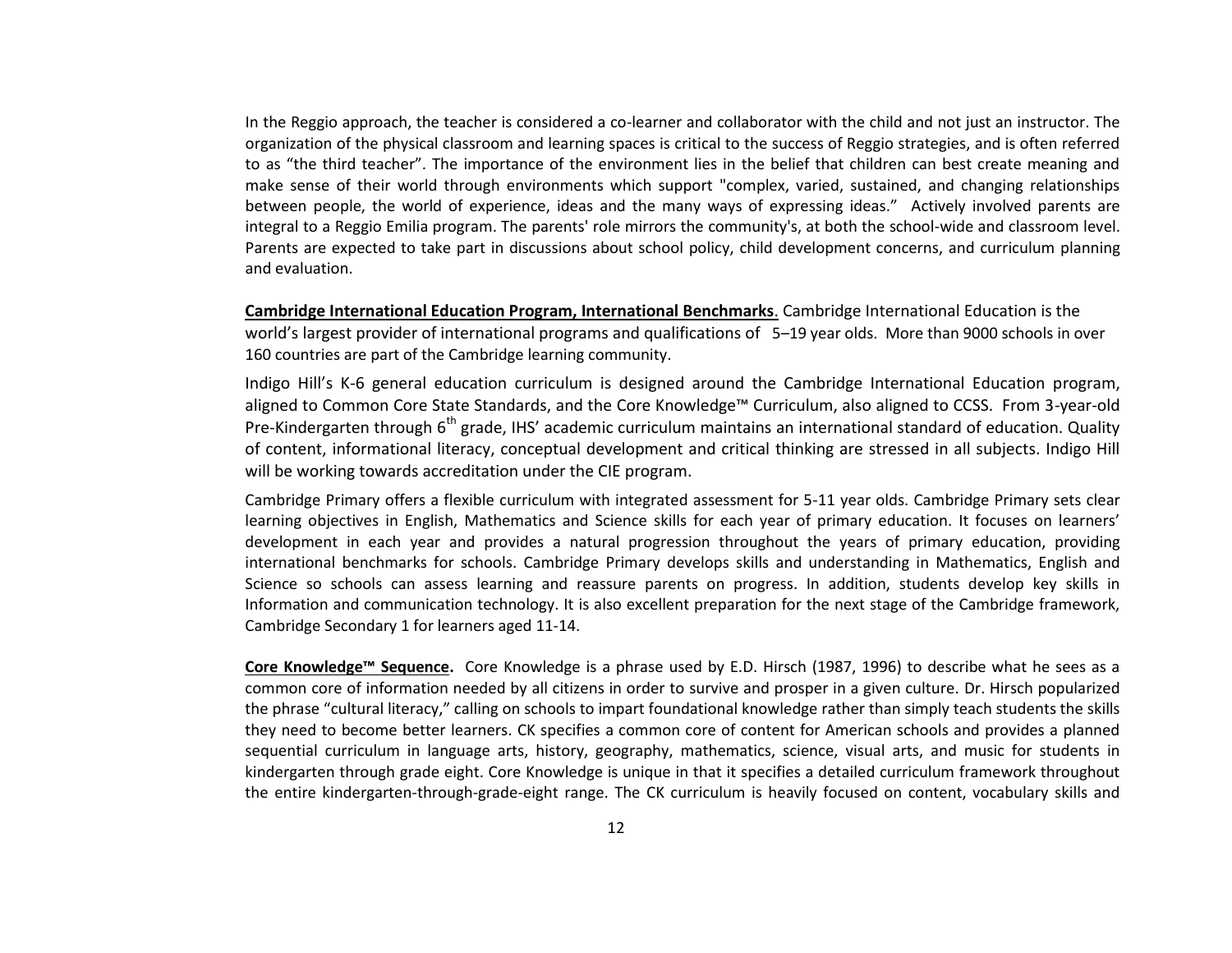nonfiction books, based on the belief that when students struggle in middle school and beyond, it is largely because they lack basic knowledge in subjects like history, science and literature. The CK curriculum supports the Common Core State Standards Initiative.

 $\square$  Description of the General Instructional Organization (grade levels, groups, academies)

IHS operates a preschool program that includes a pre-K section for twenty (20) 3-year old students and a pre-K section for twenty (20) 4-year old students. K,  $1^{st}$ ,  $2^{nd}$ , and  $3^{rd}$  grades will include 20 students in each level,  $4^{th}$  will include 21 students and 5<sup>th</sup> and 6<sup>th</sup>, 22 students at each grade level. The charter school incorporates a Reggio Emilia-inspired preschool for 3- and 4-year old children, and a primary school for K-6 based on the Cambridge Primary 1 International Curriculum.

□ Schedule Approach (periods, block schedule)

Indigo Hill will adopt a quasi year-round calendar and an abbreviated block schedule. In addition to RTI embedded throughout the general curriculum, RTI strategies will be scheduled in a designated period, likely a half-hour in length where students may address strengths, weaknesses and special interests. The school day will be extended by 25 minutes to make up for student participation in RTI.

 $\Box$  List special anticipated special curricular and extracurricular activities to be accommodated in the facility, if any.

The layout of instructional spaces must be flexible enough to allow teachers to implement a variety of teaching strategies to meet the educational needs of students at every grade level. Main features include Reggio Emilia concepts that drive classroom design in the lower grades; multi-purpose space for governance council meetings, professional development, and student, public and community/parent meetings and presentations; a multi-sensory multi-purpose space for music, art and special needs with two enclosed offices for individual therapy per IEP; administrative space with two enclosed offices shared by staff and additional work space that can be used by visitors and contractors; outdoor space for physical fitness and play, "classroom in the environment" learning activities, and parking space.

**Reggio Emilia Inspired Classrooms Schoolwide**. The Reggio Emilia classrooms throughout the school are generally filled with indoor plants and vines, and awash with natural light. Classrooms open to a center [piazza,](http://en.wikipedia.org/wiki/Piazza) kitchens are open to view, and access to the surrounding community is assured through wall-size windows, courtyards, and doors to the outside in each classroom. "The hundred languages of children" is a Reggio reference to the many ways that children can communicate. As children proceed in an investigation, generating and testing their hypotheses, they are encouraged to depict their understanding through one of many symbolic languages, including drawing, sculpture, dramatic play, and writing. Entries capture the attention of both children and adults through the use of mirrors (on the walls, floors, and ceilings), photographs, and children's work accompanied by transcriptions of their discussions. These same features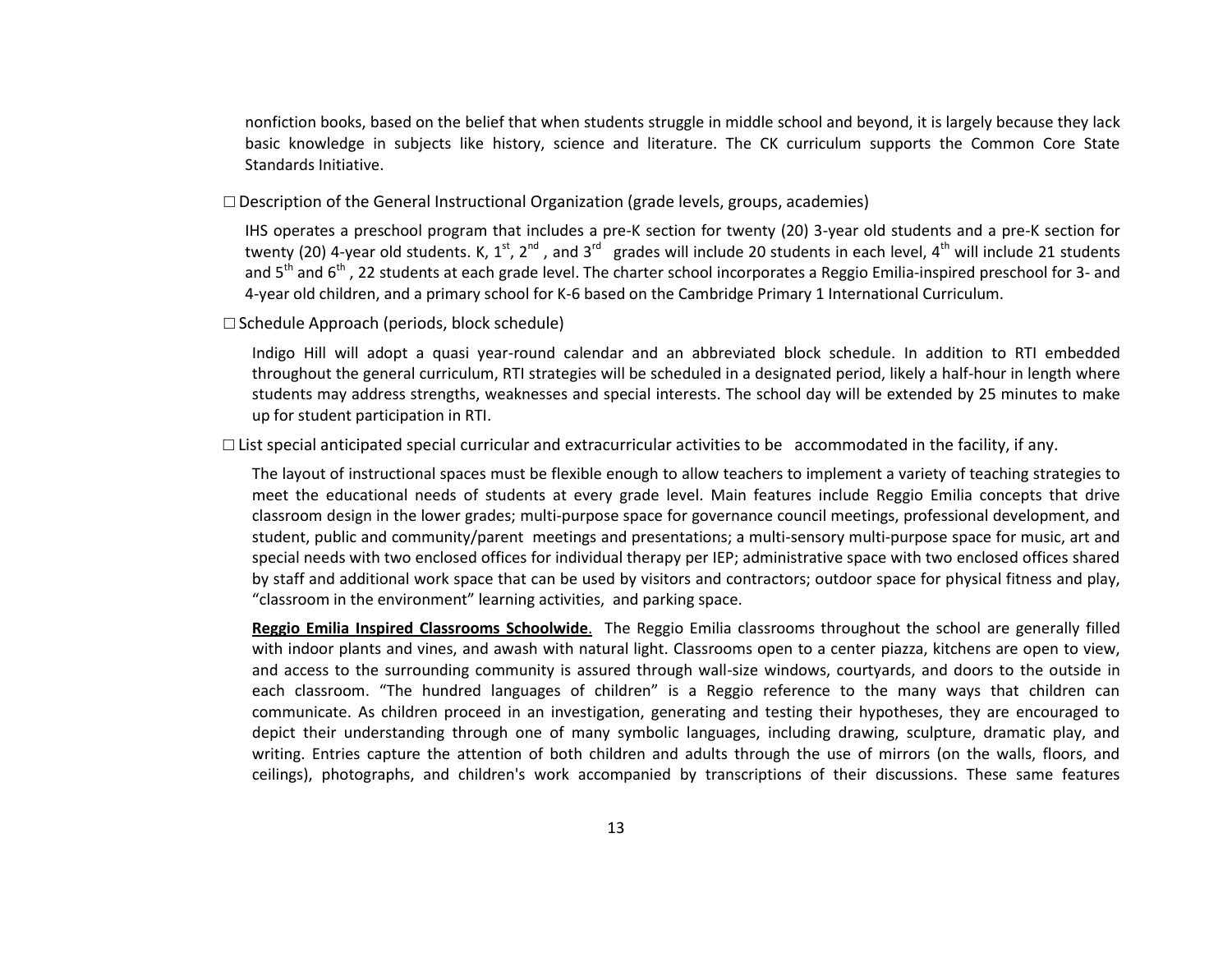characterize classroom interiors, where displays of project work are interspersed with arrays of found objects and classroom materials. In each case, the environment informs and engages the viewer.

Other supportive elements of the environment include ample space for supplies, frequently rearranged to draw attention to their aesthetic features. Ideally, in each classroom there are studio spaces in the form of a large, centrally located [atelier](http://en.wiktionary.org/wiki/atelier) ("studio") and a smaller mini-atelier, and clearly designated spaces for large- and small-group activities. Throughout the school, there is an effort to create opportunities for children to interact. Passageways or windows; and lunchrooms and bathrooms are designed to encourage community.

The atelier, i.e. multimedia studio, plays a very important role in assisting the children in the discovery of various visual modes of expression. The children may be introduced to acting, sculpting, or mapping, as well as other forms, including music. They are not restricted to the traditional written and oral languages, but are free to incorporate these forms with the visual. Having the freedom to choose a mode of expression opens up many doors for children and stimulates creative thinking. The atelier and teacher is there to provide the children with the resources and guidance they may need to communicate their emotions, questions, or understanding. This is not a formal art class. It is an opportunity for children to incorporate the visual arts into their projects as an additional language form. The desired form of expression chosen by the child is often inspired by the other children's works displayed around the school.

**Sensory Integration and Therapeutic Setting.** A [controlled multisensory Environment \(MSE\)](http://en.wikipedia.org/w/index.php?title=Controlled_multisensory_Environment_(MSE)&action=edit&redlink=1) is a therapy for people with [autism](http://en.wikipedia.org/wiki/Autism) or [developmental disabilities.](http://en.wikipedia.org/wiki/Developmental_disability) It consists of placing the person in a soothing and stimulating environment designed to reduce stressors that may inhibit the student's ability to focus or concentrate. These rooms are specially designed to deliver stimuli to various [senses,](http://en.wikipedia.org/wiki/Senses) using lighting effects, color, sounds, music, scents, etc. The combination of different materials on a wall may be explored using tactile senses, and the floor may be adjusted to stimulate the [sense of balance.](http://en.wikipedia.org/wiki/Sense_of_balance) Ideally, MSE is a non-directive therapy and can be staged to provide a multi-sensory experience or single sensory focus, simply by adapting the lighting, atmosphere, sounds, and textures to the specific needs of the client at the time of use.

2.1.2 Anticipated Changes in Programs **– N/A**

 $\Box$  Identify projected changes in programs that impact use/need for facilities □ With regard to School Size, Class Size, Grade Level Configuration, Schedule  $\square$  Discuss opportunities for continuing or increasing shared/joint use in the future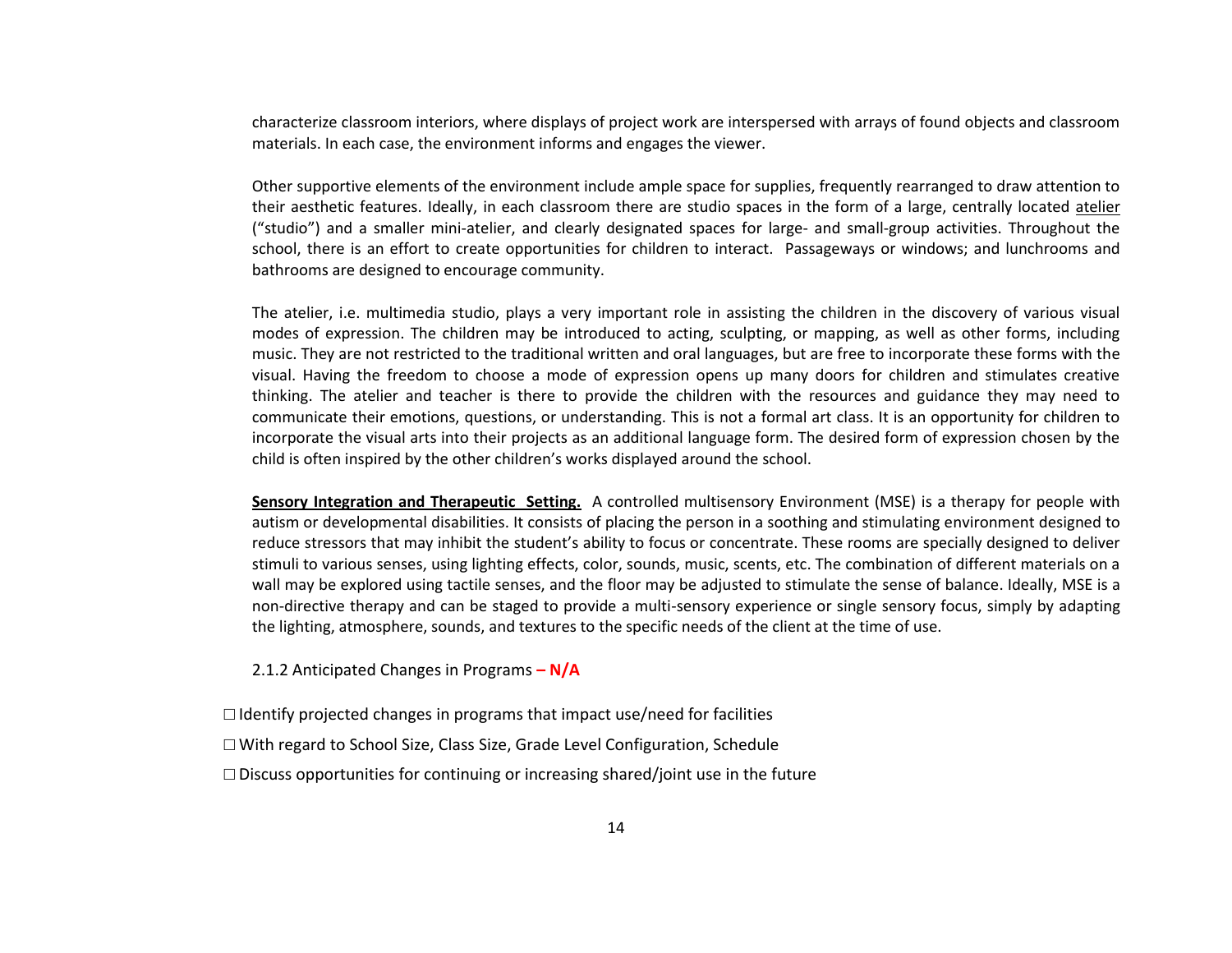## **2.2 Enrollment**

2.2.1 Historic and Current Enrollment **– N/A**

 $\Box$  Graph of historic and current enrollment by grade level (40 day counts)

□ Current year enrollment and five year historical enrollment; if available

# 2.2.2 Projected Enrollment

 $\Box$  Graph of projected 5 or 10 year enrollment

**The targeted student population consists of up to 175 students Pre-K thru 8th grade within five years. Pre-K thru 4th grade will open in Year 1, followed by 5th in Year 2 and 6th in Year 3.**

□ Enrollment cap per *current* approved charter – **175 students proposed.**

□ Identify the five-year post occupancy projection of attendance in the grade levels affected by the facility

Grade span at full enrollment Pre-K thru  $6<sup>th</sup>$  within 5-year term.

Total number of students at full enrollment: **175**

| <b>School Year</b>    | <b>Grade Levels</b>              | <b>Total Projected</b>    |
|-----------------------|----------------------------------|---------------------------|
|                       |                                  | <b>Student Enrollment</b> |
| First Year 2013-2014  | Pre-K thru 4 <sup>th</sup> grade | 126                       |
| Second Year 2014-2015 | Pre-K thru 5 <sup>th</sup> grade | 144                       |
| Third Year 2015-2016  | Pre-K thru 6 <sup>th</sup> grade | 162                       |
| Fourth Year 2014-2015 | Pre-K thru 6 <sup>th</sup> grade | 170                       |
| Fifth Year 2015-2016  | Pre-K thru 6 <sup>th</sup> grade | 175                       |

IHS' classes and teachers are organized by grade level, Pre-K- 6. In its opening year, IHS will offer Pre-K thru 4<sup>th</sup>, and expand to Pre-K thru 6 by the third year. Pre-school is currently planned for two sections of ten 3-year olds and ten 4-year-olds with one teacher in each section supported by an educational assistant. Each class K-6<sup>th</sup> will be equipped for art, and other enrichment activities, which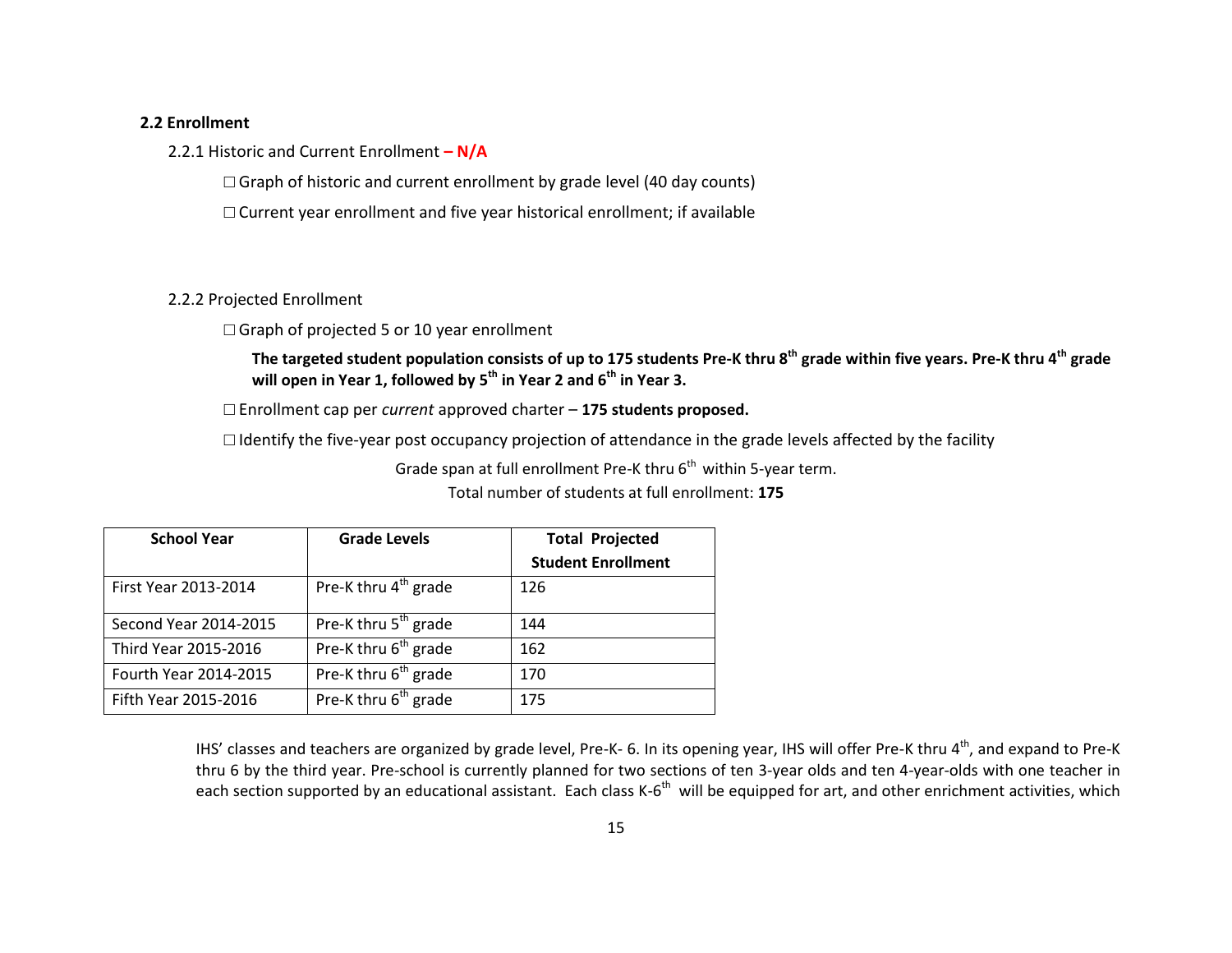will be taught by the same teacher for each grade. There are plans to have separate instructors for physical education, dance/movement and music classes.

#### 2.2.3 Student Origination

Indigo Hill is characterized by the diversity  $-$  and neurodiversity  $-$  of its students. The school's program has been designed to address the needs of students with Autism Spectrum Disorder in a fully inclusive setting. The Founders recognize the importance of an inclusive student body, so both students with and without learning disabilities can interact and adapt social skills that will mirror the world outside our school. By meeting the particular requirements of students with ASD, we are confident the learning environment with supports will also be well suited to meet the needs of all students. Indigo Hill is expected to attract a significant percentage of students who have special needs and exhibit characteristics associated with ASD, as well as Gifted students. Such students are often found among homeschoolers. However, the comprehensive, rigorous curriculum will attract neurotypical /non-ASD students, as well. Students without an apparent learning disability or special condition also want a unique, supportive school culture and student-centered learning environment that challenges their academic interests.

As a very unique school offering a free public education with individualized attention, small class sizes and extensive targeted service to special needs students and their families, Indigo Hill is expected to draw students from a broad geographical area. The IHS Founders are actively looking for facilities either in Albuquerque or Rio Rancho.

□ Map identifying attendance areas *of existing and proposed facilities* **– N/A**

#### 2.2.4 Classroom Loading Policy

□ Identify anticipated class loading requirements or district policy – **To Be Determined**

The capacity of a charter school is determined according to the school's stated delivery methods and is described in terms of classroom loading. Although the Indigo Hill School charter application does not explicitly state class loading policies, the founders recognize the program is designed to accommodate smaller class sizes in order to most effectively serve the target student population. Optimally, pupil/teacher ratio (PTR) in primary grades 1-6 would be maintained at 20 students per classroom teacher. However, capacities for the upper limit of class size will be established according to New Mexico State Statute, *NMAC 22-10A-20 (Staffing patterns; class load; teaching load).* The following table, State Pupil-Teacher Ratios is found on page 56 of "Master Plan Components and Guidelines" (PSCOC/PSFA 2007), as follows: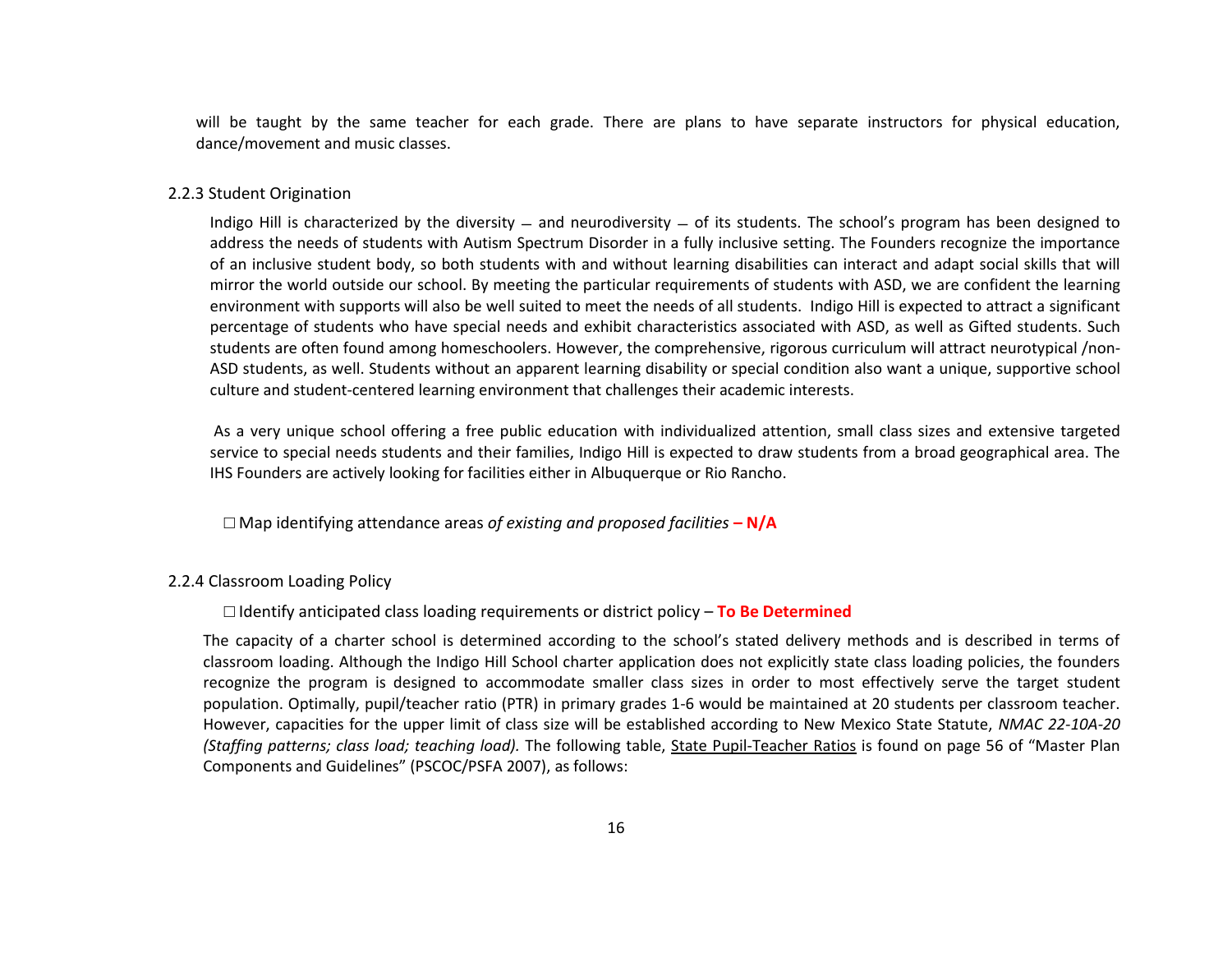# **State Pupil-Teacher Ratios**

| Elementary PTR |                          |
|----------------|--------------------------|
| Grade /        | Students /               |
| Program        | Teacher                  |
| 1st Grade      | 22                       |
| 2nd Grade      | 22                       |
| 3rd Grade      | 22                       |
| 4th Grade      | 24                       |
| 5th Grade      | 24                       |
| 6th Grade      | 24                       |
| Kindergarten   | $15/20*$                 |
| A&BIevel       | 25                       |
| C Level        | 16                       |
| D Level        | 8                        |
| Federal        | 16                       |
| PreK           | 10/20*                   |
| SLP            | 8                        |
|                | * Over 15 requires aide  |
|                | ** Over 11 requires aide |

| Middle School PTR/Class Size (6-8) |            |
|------------------------------------|------------|
| Grade / Program                    | Students / |
|                                    | Teacher    |
| Max Class Size Core                | 160        |
| Max Class Size English             | 135 / 27   |
| 6th Grade PTR                      | 24         |
| Max Class Size A & B               | 112        |
| Max Class Size C                   | 112        |
| Max Class Size D                   | 56         |
| Max Class Size Federal             | 56         |

SOURCE: page 56, "Master Plan Components and Guidelines" (PSCOC/PSFA 2007)

Once a suitable facility is identified, a more precise capacity analysis will be developed. However, projected class loading will not exceed minimum statewide adequacy standards for classroom square footage per student per *New Mexico Statewide Adequacy Standards requirement – See Section 6.27.30.13 NMAC.*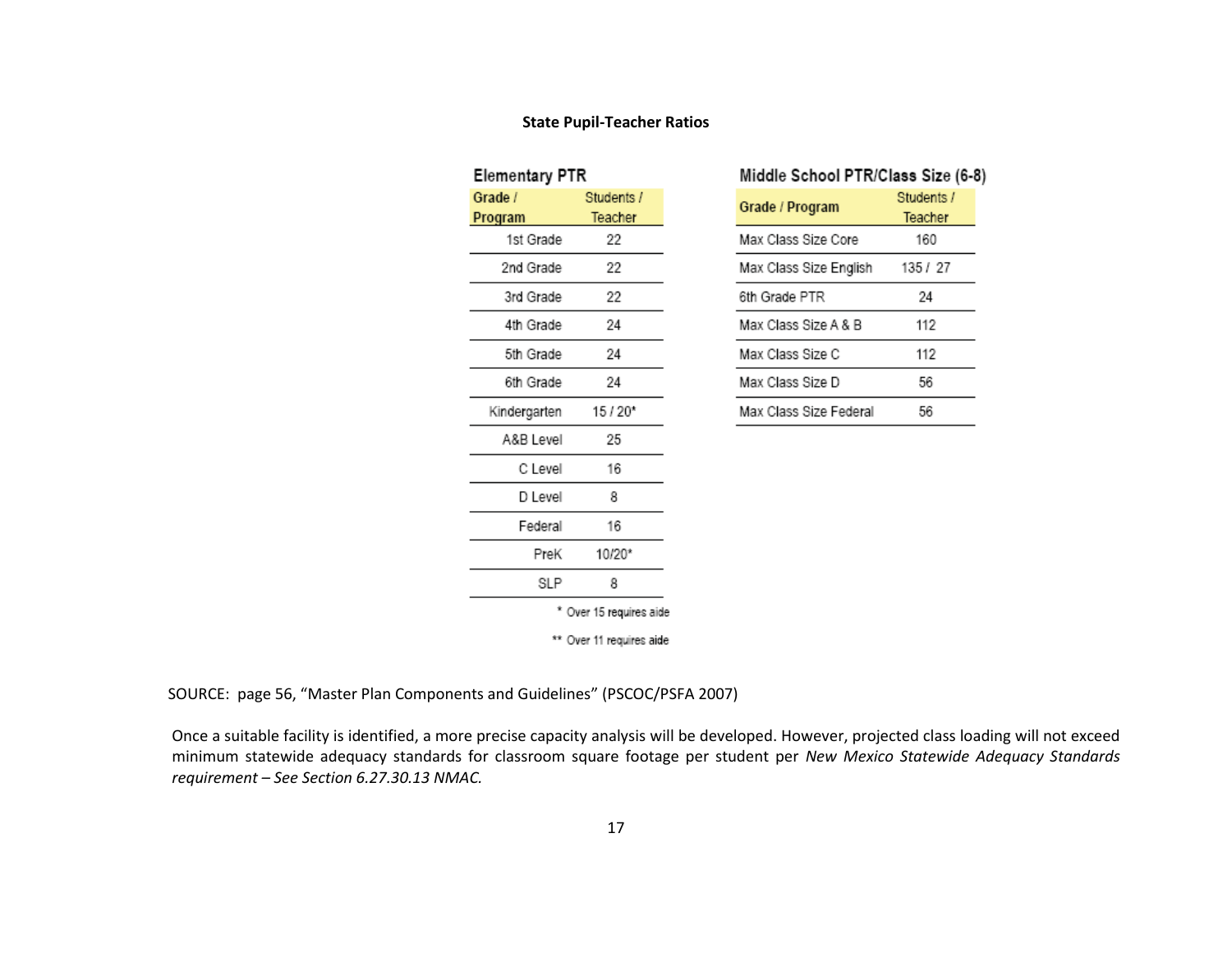# **Adequacy Standards Area Summary Minimum Area (Net Square Feet)**

- Kindergarten at least 50 nsf/student
- Grades  $1 5$  at least 32 nsf/student
- Grades  $6 8$  at least 28 nsf/student
- Dedicated Classroom Storage at least 2 nsf/student\*

# 2.2.5 Classroom Needs

□ Identify existing/future classroom needs to accommodate the projected enrollment See Section 3.2.1 for discussion.

# **2.3 Site and Facilities**

2.3.1 Location - **N/A**

□ Map(s) identify the location *of any existing and proposed facilities* 

# 2.3.2 Site – **N/A**

# 2.3.3 Facility

□ Overview of sites and facilities, *existing or proposed* 

2.3.4 Facility Evaluation (If Applicable) 4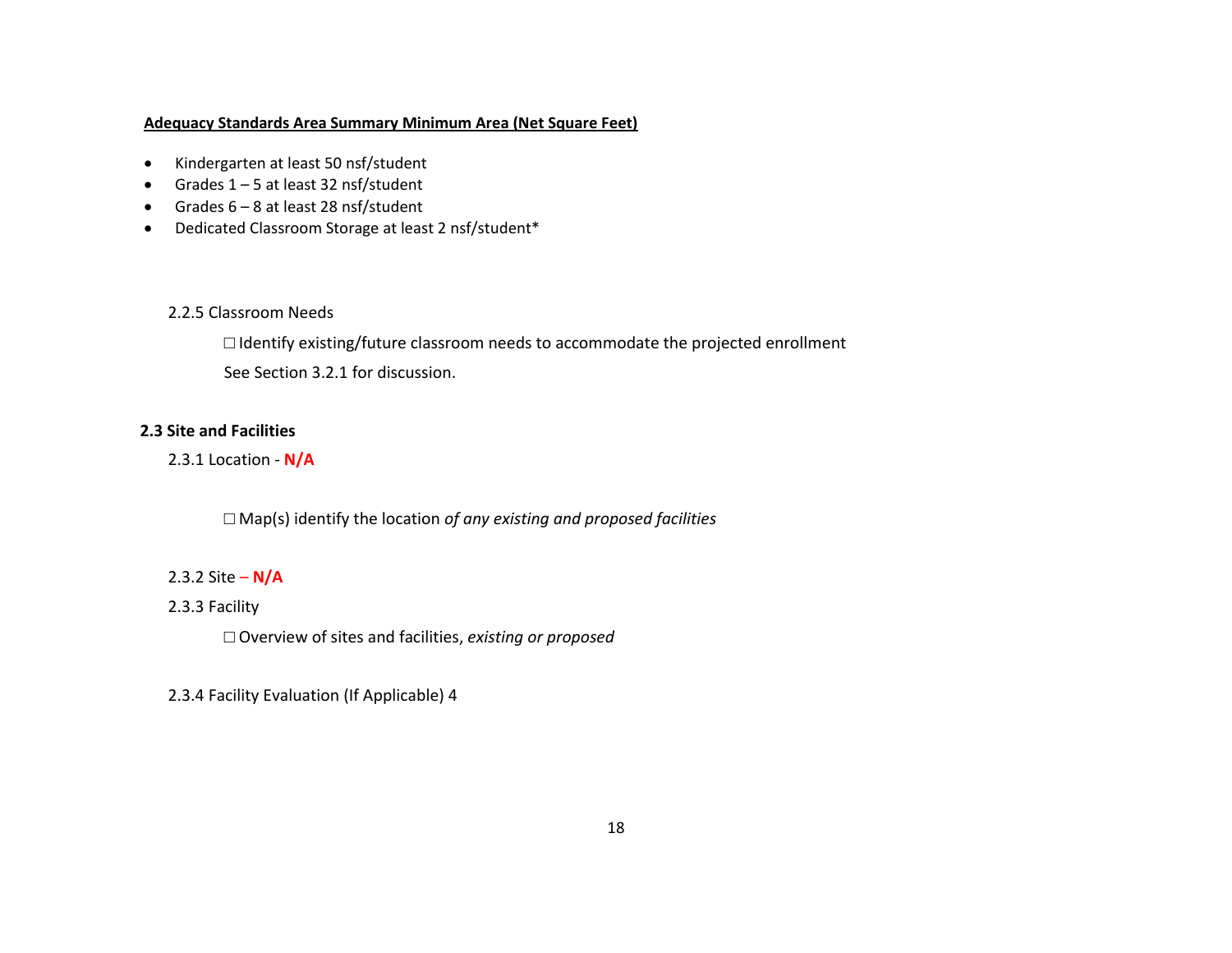## $\square$  Summary of facility condition evaluation (FAD Executive Summary Report)

o *Has PSFA evaluated the facility for code and adequacy? Summarize of PSFA/Code analysis of any existing facilities that are proposed for future use, if so, include in this section.* 

#### 2.3.5 Statewide Adequacy Standards

### **□** Identify how the facility conforms to Statewide Adequacy Standards

The founders have reviewed Statewide Adequacy Standards NMAC 6.27.30, as well as the Alternative School Statewide Adequacy Standard Variance. Additionally, the founders have participated in PSFA training sessions that explain the standards and variances appropriate to the needs of new charter applicants. (NMAC 6.27.30 is attached to this document for reference.) The Indigo Hill School facility will comply with all state standards necessary to achieve E-Occupancy and to assure that our children are being educated in a safe, secure and attractive facility.

The Statewide Adequacy Standards for primary and secondary educational facilities (NMAC 6.27.30) provide standards for public school districts to "... provide and sustain the environment to meet the needs of public schools." They are intended to create a minimum facility standard to establish equity among all educational facilities serving New Mexico public school students. However, alternative and charter schools are required to provide the minimum square footage allowances for general classroom spaces, as identified in the Adequacy Standards. Section 3.2.5 Space Needs indicates conformance with Adequacy Standards for minimum square footage per student.

Charter-Alternative School Statewide Adequacy Standard Variance

Alternative and charter schools may seek a variance for facilities, since they do not necessarily conform to the programs, delivery methods, and facility needs and budgets on which these standards are based. In such cases, schools meet the intent of the facility requirements through "alternative methods."

The following required standards, listed below with statute section citations in parentheses, will be met in the implementation of space needs for the Indigo Hill School facility:

#### **6.27.30.8 General Requirements**

• Building structural soundness (A.1)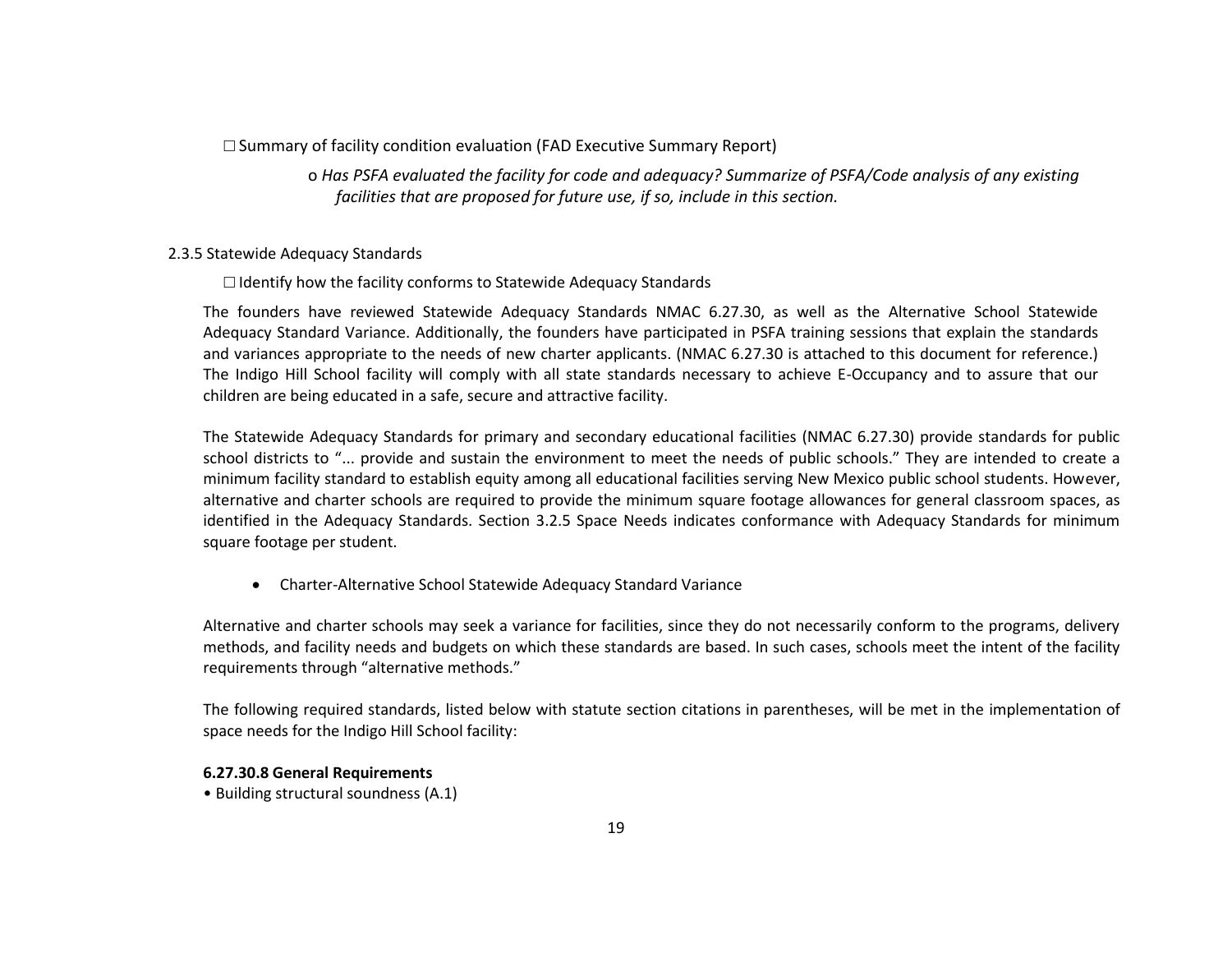- Weather tight exterior envelope (A.2)
- Interior surface condition (A.3)
- Interior finish harmful elements (A.4)
- Building system integrity (B.1)
- Plumbing type/ accessibility (B.2)
- Adequate fire alarm system (B.3)
- Adequate 2-way communication system (B.4)

## **6.27.30.10 Site**

- Student drop-off pedestrian pathway (A)
- Protection of building structural integrity (C)
- Potential of flooding, ponding, or erosion (C)
- K-6 play area fenced (D)

## **6.27.30.12 Academic Classroom**

- Appropriate size (A)
- Lighting ( C )
- Temperature range (D)
- Acoustics (E)
- Air quality (CO2 PPM) (F)

# **2.4 Utilization and Capacity**

2.4.1 Utilization (If available)

IHS will adhere to state regulations regarding PTR and class size, and try to maintain a slight reduction in class size, in order to support academic productivity.

## $\Box$  Identify special factors that influence facility use

Indigo Hill's founders are well acquainted with the notion that children on the "Spectrum" (with ASD) can benefit greatly from an appropriate learning environment. The environmental and ergonomic concepts that contribute to a high quality, empowering learning environment for our students are reflected in the underlying philosophy and planning for Indigo Hill School. These concepts are integral to a long-range facility plan, encompassing all aspects of the special education service component, and, specifically, requirements in the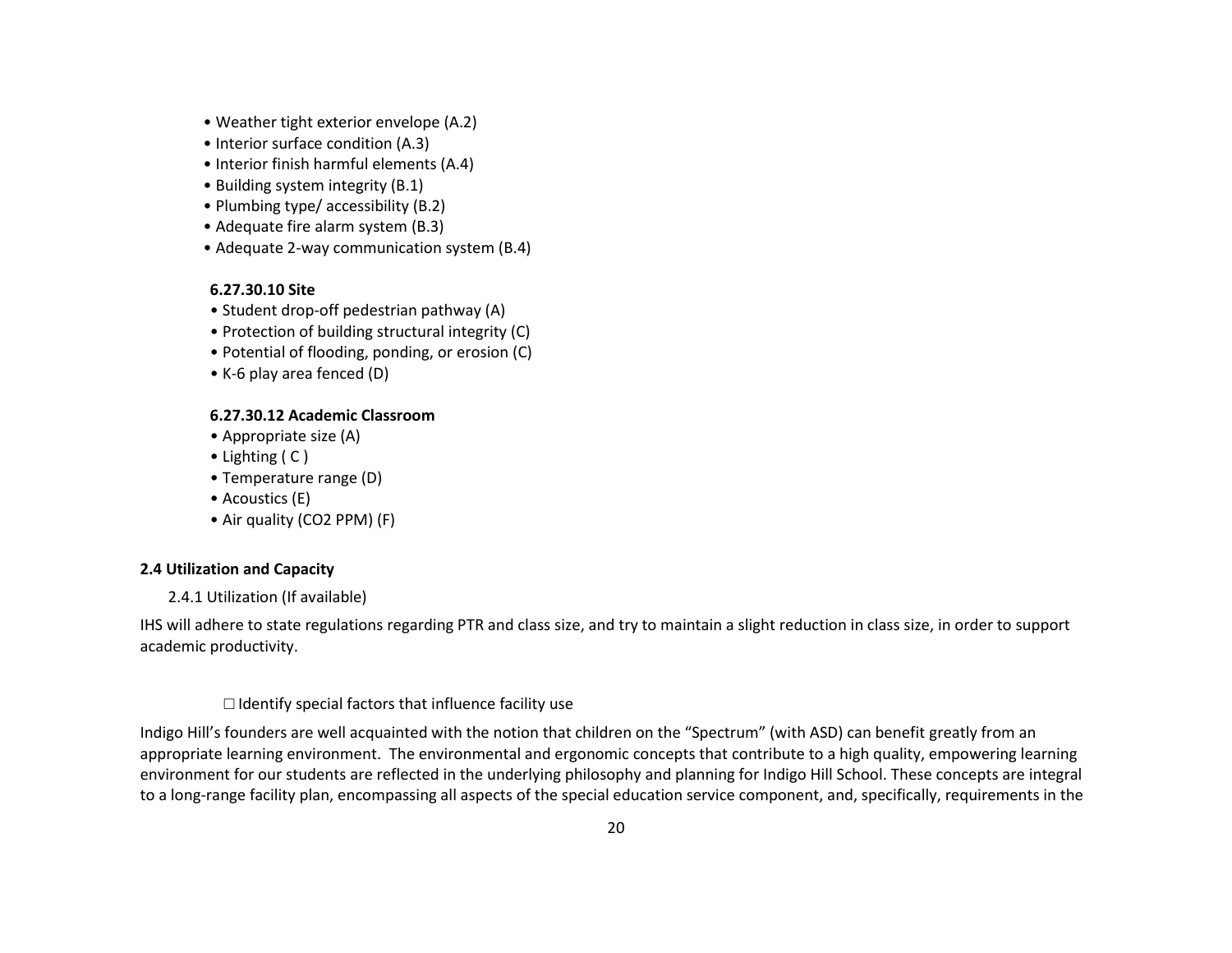student IEP. Originally, the founders' general plan to retrofit and furnish the IHS facility was based on the availability of supplemental federal funding, i.e. "stimulus", that could assist in addressing many of the highly desirable features detailed below. Earlier this year, charter developers were advised about the absence of new charter school program planning and implementation grants offered through the state. Therefore, IHS founders will aggressively pursue alternative, supplemental funding sources in order to provide as many amenities, as quickly as possible, to further enhance the school environment for special needs students.

The configuration of classroom, study and work space, meeting space and surrounding areas, both inside and outside of the Indigo Hill Facility will be treated with great intention and care. The school's Reggio Emilia approach requires specific modifications to the learning environment, as does Indigo Hill's focus on children with special needs. Children with ASD have sensory issues that interfere with their attention span and learning ability. Therefore, it is one of our highest priorities to address these problems and mediate them through the environment and the use of technologies to support instruction. Such technologies may include a variety of both high tech and low tech devices.

Indigo Hill's instructional strategies include the use of blended learning that combines traditional face-to-face teacher-led classroom methods with technology-mediated activities. The charter school's blended learning program will incorporate the use of computers, laptops, applications, and tablets such as iPad and Kindle, which are increasingly used in both special education and general education.

In special education, assistive technology is provided to a student per the IEP. Assistive technology or adaptive technology (AT) refers to assistive, adaptive, and rehabilitative devices for [people with disabilities](http://en.wikipedia.org/wiki/Disability) and also includes the process used in selecting, locating, and using them. AT promotes greater independence by enabling people to perform tasks that they were formerly unable to accomplish, or had great difficulty accomplishing, by providing enhancements to, or changing methods of interacting with, the [technology](http://en.wikipedia.org/wiki/Technology) needed to accomplish such tasks. Examples of Assistive technology include the [curb cut](http://en.wikipedia.org/wiki/Curb_cut) in architecture, [standing frames,](http://en.wikipedia.org/wiki/Standing_frames) text [telephones,](http://en.wikipedia.org/wiki/Telephones) accessible [keyboards,](http://en.wikipedia.org/wiki/Keyboard_(computing)) [large](http://en.wikipedia.org/wiki/Large_print)  [print,](http://en.wikipedia.org/wiki/Large_print) [Braille,](http://en.wikipedia.org/wiki/Braille) an[d speech recognition](http://en.wikipedia.org/wiki/Speech_recognition) [software.](http://en.wikipedia.org/wiki/Software)

One of the most frequently used models in Assistive Technology that considers a client's individual needs and interaction patterns with AT & the environment is HAAT or Human Activity-Assistive Technology. The HAAT model (Cook and Hussey, 2002), which uses a holistic approach, was developed to analyze the complexities of someone (a person with a disability) doing something (an activity) somewhere (within a context), especially when the use of assistive technology is part of that context. It is based on the human performance model (Bailey, 1989) which is often used by human factors engineers and psychologists in the design and application of technology. In HAAT, human, activity, and environment are seen in context: social environment (familiar peers, non-familiar peers, stranger and the individual alone), setting (the individual's home, the individual's interaction in home or group home, employment/work school and community), and physical environment (light, sound, and heat).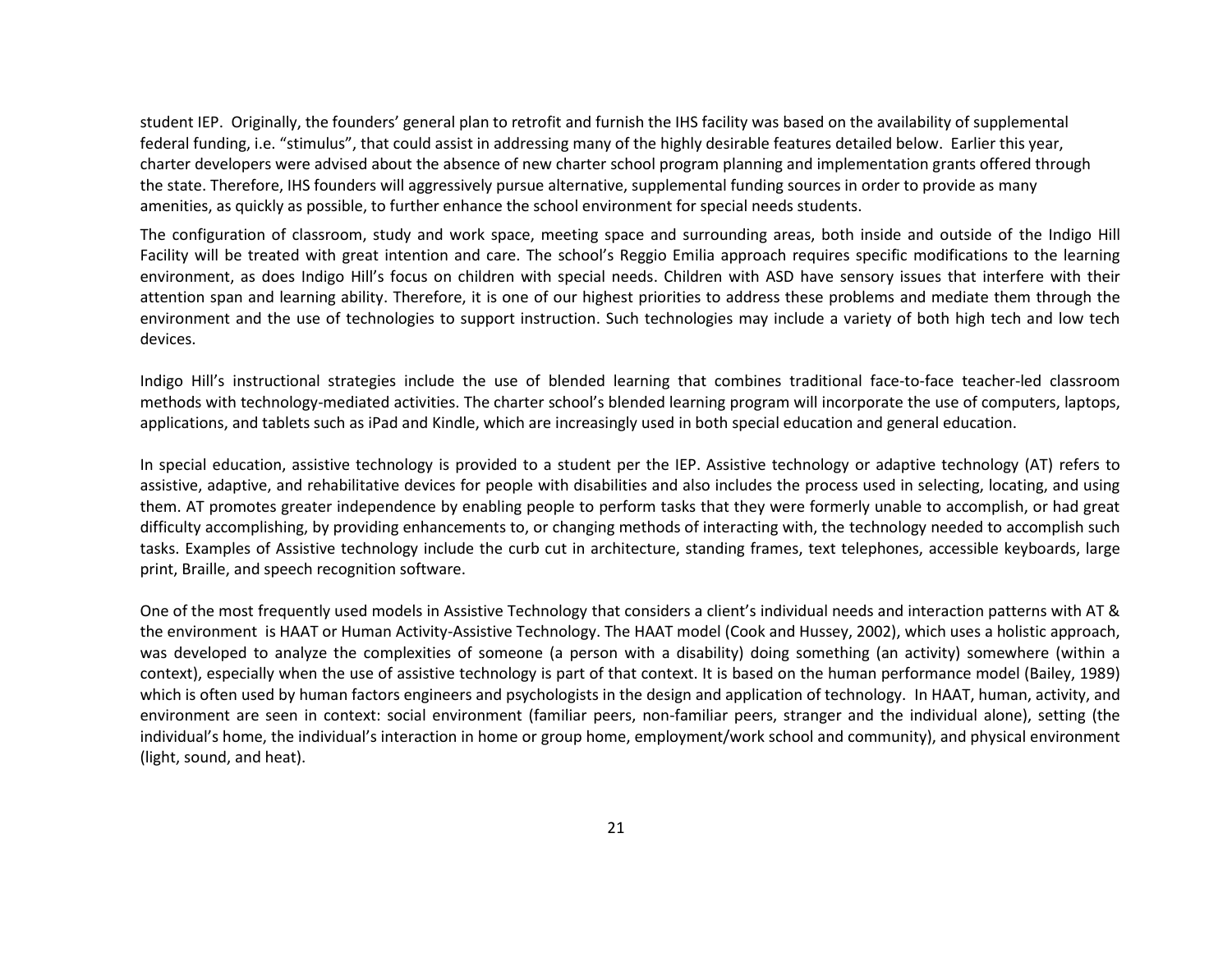For example, the classroom can be over-stimulating to a student with an auditory processing disorder. An acoustically modified classroom or auditory filtering system can help minimize distractions for the student. Even the lights can cause issues for students, so details of light, sound, colors and sensory stimulation must be thoroughly considered with stresses and triggers modified for an optimal learning environment. Indigo Hill wants to accommodate ASD students, as much as possible, by creating a learning environment where they can perform their best. Many of the students that Indigo Hill hopes to serve have attended a variety of public, or private schools, or have been homeschooled, because they had trouble "fitting in" and adjusting to the traditional public school setting.

"If asked to design an environment specifically geared to stress a person with ASPERGERS, you would probably come up with something that looked a lot like a *school*. You would want an overwhelming number of peers; periods of tightly structured time alternating with periods lacking any structure; regular helpings of irritating noise from bells, schoolmates, band practice, alarms, and crowded, cavernous spaces; countless distractions; a dozen or so daily transitions with a few surprises thrown in now and then; and finally, the piece de resistance: regularly scheduled tours into what can only be described as socialization hell (a.k.a. recess, lunch, gym, and the bus ride to and from school). It's a wonder that so many kids with ASD manage to do so well." (Bashe and Kirby (2001, p. 365).

Minimizing the stress and worry ASD pupils face is crucial to their education and ability to focus on the task at hand. Researchers recommend minimizing transitions, etc. Therefore, experts note the learning environment is itself a strategy. This is also totally consistent with the Reggio Emilia philosophy.

In creating the optimal student environment, one aspect to be considered is that of sounds. Therapists well acquainted with the effects, use the familiar example of nails on a chalk board. Just imagining it can send a chill down the spine. To a child with ASD, every day sounds can have a similar affect. ASD classroom experts advocate the important of an instructor taking inventory to determine sounds difficult for the pupil to listen to. Classroom experts also suggest allowing the pupil to listen to soft music with headsets during class times when there is excessive noise. Ear plugs are another solution suggested.

#### **2.4.2 Capacity –To Be Determined**

□ Identify functional student capacity *(capacity based on educational program)*   $\Box$  Identify anticipated student capacity and efficiency of facility use and provide supporting analysis

### **2.5 Technology – To Be determined**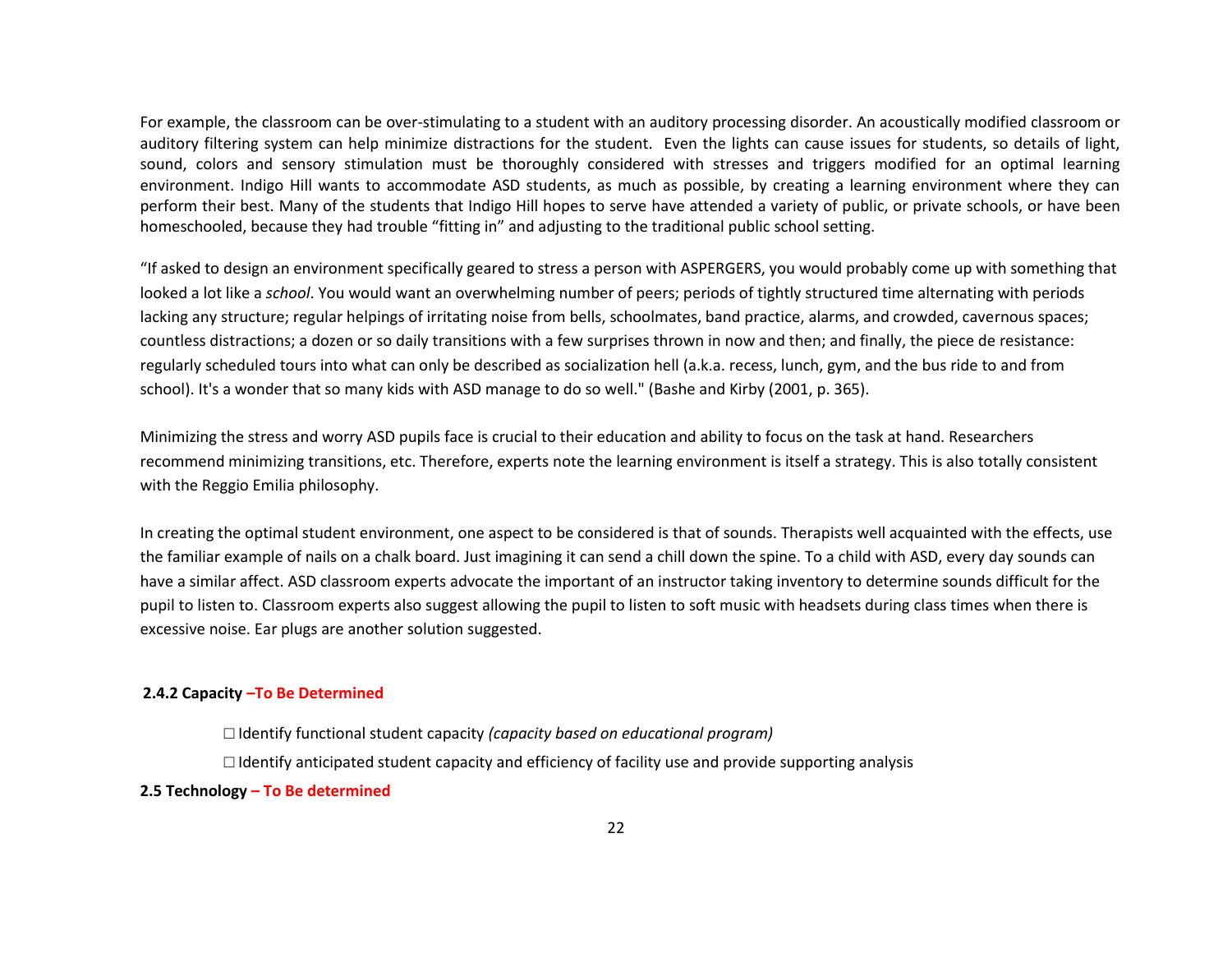$\Box$  Overview of Tech. plan and needed equip.

### **2.6 Energy Management** *- of existing or proposed facilities* **– N/A**

- 2.6.1 Energy Assessment, if available
- 2.6.2 Energy Efficiency Recommendations, if available
- 2.6.3 Energy Management Plan, if available
	- $\Box$  Overview of energy management plan, if available

### **3. PROPOSED FACILITY REQUIREMENTS (Ed Spec)**

#### **3.1 Facility Goals and Concepts**

 $\Box$  Identify and describe major facility goals and concepts including safety, security, sustainability, flexibility, community use, utilities, and any other issues or special considerations that impact space requirements and/or costs.

The objective is to adequately serve and provide facilities for 175 students and associated staff in order to provide a quality education environment that meets E-Occupancy standards. In order to accomplish the mission, vision, goals, and objectives of the school as described in the charter, the governance council will request the head administrator/principal to secure appropriate facilities, working with the governance council and facilities committee. This will result in preparation of a long-range plan to finance the building acquisition through leasing, lease-to-purchase arrangements, fundraising, major gifts, and donations, as permitted and appropriate. In collaboration with the governance council, the principal/head administrator will develop criteria outlining building and facility site safety, use, and location for the school.

### **3.1.1 What are the goals to be met by your school facility?**

Indigo Hill School was created to fill an expressed need in New Mexico for a comprehensive and inclusive learning environment that can serve students with ASD and other related, dual exceptionalities, as well as students who are gifted. Although students with ASD and their families are currently served in special education programs operating in many public school settings throughout the state, such programs may be lacking in adequate staffing, services, and funding.

Students who live "on the spectrum" have a range of issues that affect their ability to focus on their learning and be successful at school. For example, frequently, they experience communication difficulties that affect their ability to interact socially with peers and adults. These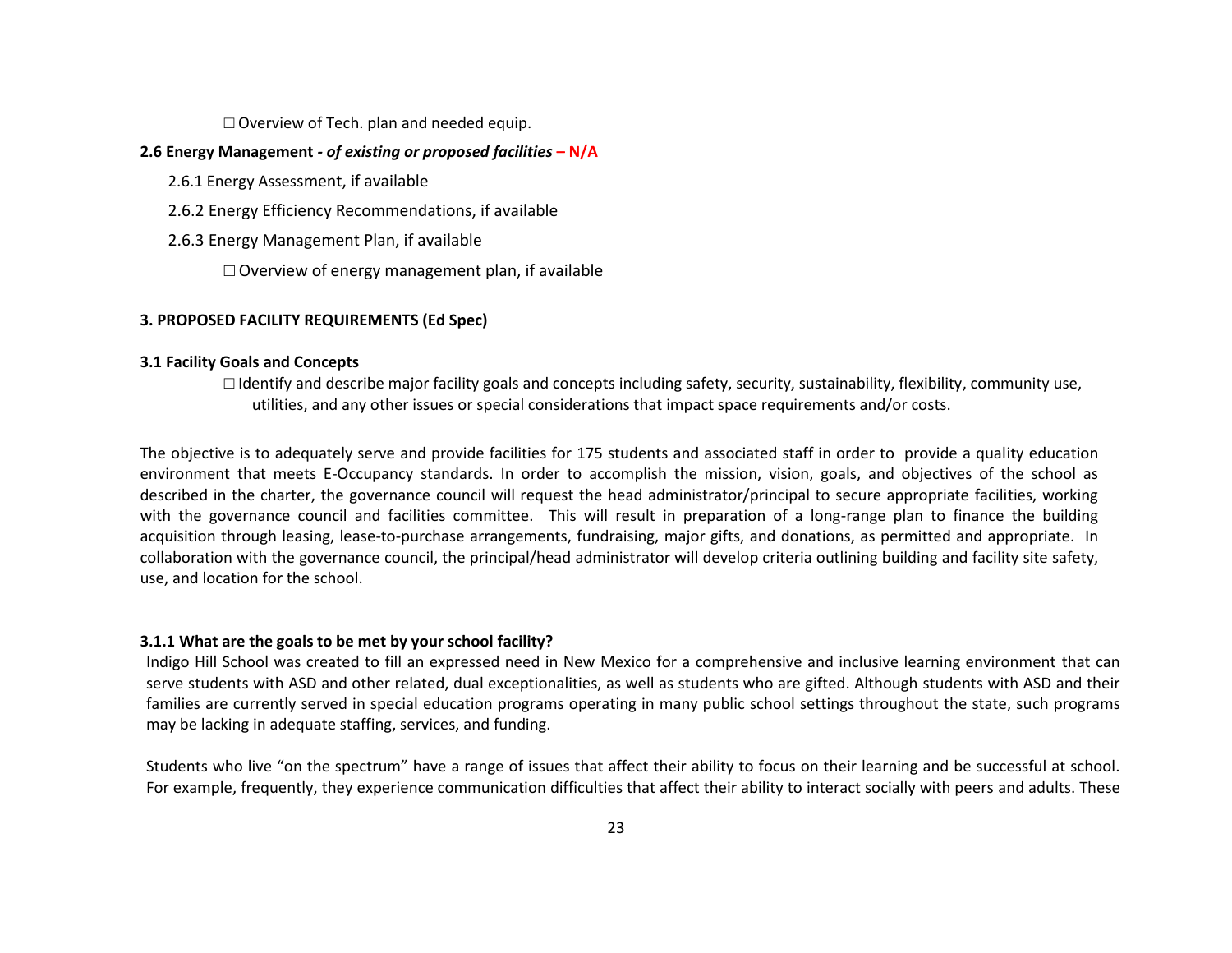communication problems can lead to misunderstandings with adults and, even aggression and bullying responses from other students. Students with ASD may have physical ailments and/or sensory stimulation issues that affect their ability to concentrate on learning tasks, and feel sufficiently comfortable and safe in a classroom setting.

#### **Facility goals include the following:**

• Support the school's mission and curriculum emphasizing academic rigor and student engagement, including the Reggio Emilia Approach, Core Knowledge™ and the Cambridge International Framework in alignment with the Common Core State Standards.

- Meet students' academic, behavioral management and social skill needs as identified in the IEP and/or SDP, emphasizing the core content areas, and other content areas and enrichment activities that are incorporated into the daily program.

- Incorporate a variety of instructional methods, including small and larger group instruction, RTI (response to intervention), differentiated instruction, blended learning incorporating technology based instruction with teacher instruction, social skills training, handson activities, field trips, and project-based learning

- Exceed state standards as measured by individual student growth on the New Mexico Standards Based Assessments and other informative student performance assessment measures.

• Provide a venue for community education programs related to ASD and collaborative professional development.

• Locate the school in a facility that is owned publicly or acquired by Indigo Hill School.

• Achieve E-Occupancy designation; maximize value and cost-efficient use of space, while also addressing the aesthetic requirements fundamental to Reggio Emilia concepts.

The charter school's education continuum, i.e. student "pipeline" from preschool through sixth grade, will establish a strong foundation to support students through successful student transition into middle and high school, as well as post-secondary education.

Indigo Hill founders hope our new charter will evolve as a model for the delivery of comprehensive, innovative and cost-effective education services in a full-inclusion setting, specifically developed and organized to accommodate the unique needs of students with ASD and their families.

#### **□ Outline plan for being in a public building by 2015 in compliance with HB-283**

The IHS governance council/board of finance is not organized as an official body in order to discuss a precise plan for compliance with HB 283. However, the founders are acutely aware of the requirement and the need to aggressively and expeditiously pursue acquisition of a property. The founders have engaged a quality real estate broker to assist in identification of prospective properties in the greater Rio Rancho area, as the most likely location for Indigo Hill, followed by Albuquerque. As of May 15, 2012, the founders were unable to identify potential properties to present to PSFA as options for consideration prior to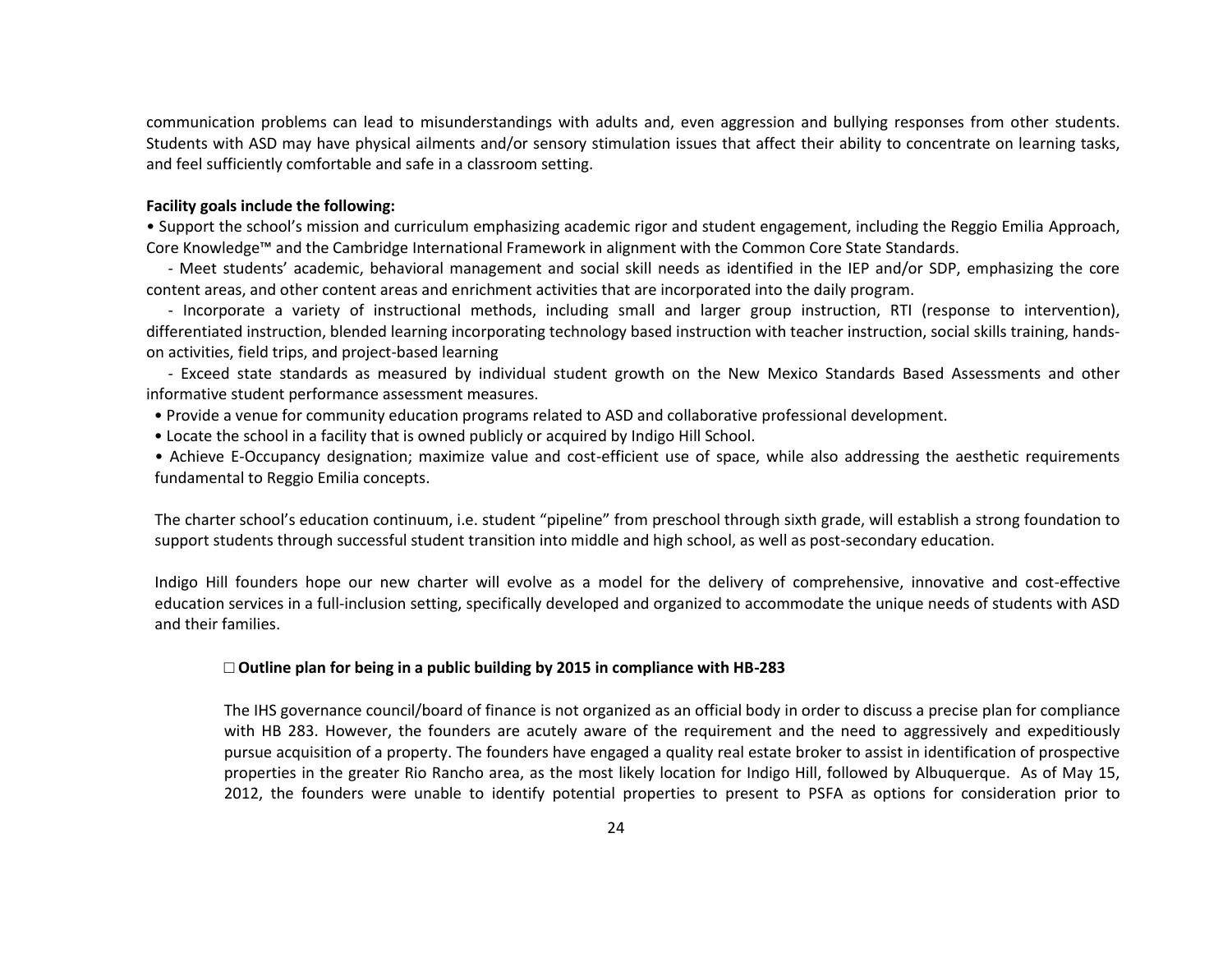submission of the initial charter application. However, the Indigo Hill founders' primary long-term strategy is to purchase a property through a lease-to-purchase arrangement that complies with HB-283. This decision must be considered within the context of an approved charter and budget, along with a pragmatic assessment of the financial and regulatory circumstances that exist following authorization. A secondary strategy will be to identify an existing government-connected, public building that can be leased immediately, with annual options to lease for the duration of the charter term.

## **3.1.2 Concepts**

### **Site Concepts**

- Provide adequate space on site for maintaining current site activities.
- Locate near public facilities that offer services that complement the instructional facilities at IHS such as libraries, parks, and institutional facilities.
- Provide adequate site space to accommodate necessary support functions, such as staff and visitor parking, loading/unloading for student transportation, and usable and safe outdoor play and dining areas.

### **Function Concepts**

- Provide adequate additional space to allow for enrollment growth.
- Provide sufficient and flexible classroom spaces to accommodate varying group learning sizes.

# **Indigo Hill Facility "Laundry List" of Desirable Components:**

- Secure and safe-closed campus, monitoring with security system at exit areas, sign-in and sign-out, anti-bully prevention
- Sustainability recycling paper goods, cloud computing and electronic filing, water recovery/rainwater barrels,
- Green space and garden, safe child-friendly outdoors play area
- Multi-purpose room, i.e. multi-sensory/sensory integration and therapy room
- Multi-purpose room, i.e. Library/community room
- Space for community support groups and guest speakers e.g. ASD, parents, siblings, professional child find team for ASD/LD ; Collaborative PD and staff development with other charters and schools
- Kitchen space and food prep area
- Ample natural spectrum lighting
- Adequate parking that meets Fire Code requirements for fire trucks (360-degree turnaround)
- Lockbox for key per Fire Code.
- Wireless alarm system and fire sprinkler system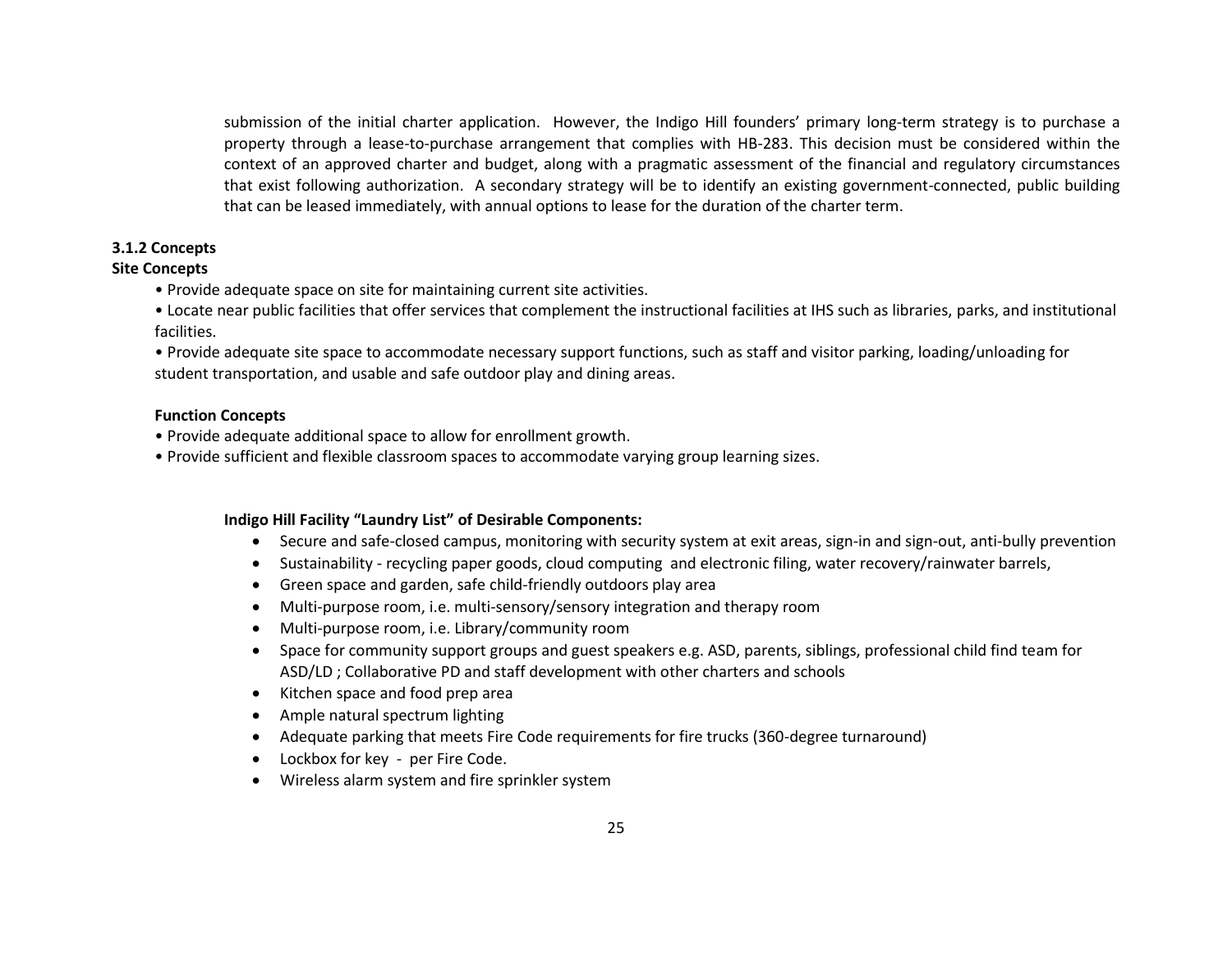- Technology Infrastructure to support cloud computing, blended learning, school communications, parent communications (SchoolReach), etc.
- School communication-SchoolReach to parents
- ADA restrooms with 45 degree turns for compliance & child-size fixtures/toilet
- One-floor facility with ADA ramps
- Asbestos, Lead-paint free building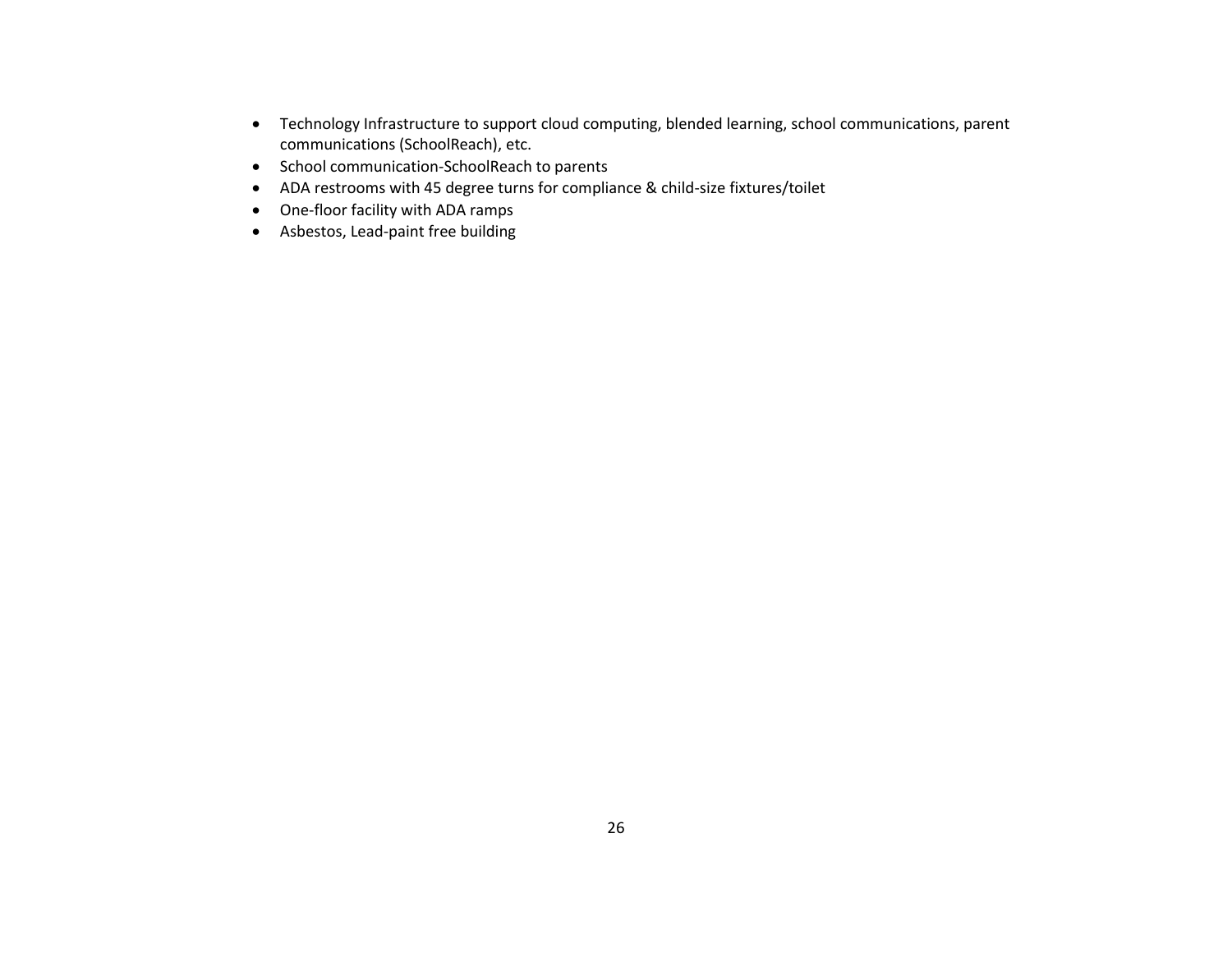### **3.2 Space Requirements**

## 3.2.1 Space Summary

# □ Itemize the quantity and sizes of spaces required to accommodate the instructional program - **SEE ATTACHED TABLE SUMMARIZING DATA**

- 175 students (155 K-6 and 20-preschool) at capacity. If sufficient community demand exists, the IHS Founders may consider amending the charter at renewal, or, possibly, earlier, in order to seek approval for a related middle school program. This would include up to 40 additional students to serve  $7<sup>th</sup>$  and  $8<sup>th</sup>$  grade, and expand the Cambridge International to the next level, Cambridge Secondary 1.
- $\bullet$  17 staff

### 3.2.2 Site requirements

## 3.2.3 Descriptions and Diagrams of Required Spaces

 $\square$  Provide a graphic diagram illustrating the relationship between the program areas

According to the Reggio Emilia philosophy, the classroom and the outdoors environment are integral to how curriculum is presented. Depending on the building selection and available amenities, the school would like to provide selected site and landscape improvements to create a safe, attractive outdoor area with multi-purpose usages for both students and staff.

## 3.2.4 Alternative Methods

## 3.2.5 Space Needs

- **See attached table summarizing data**
- 3.2.6 Detailed Space and Room Requirements

## **3.3 Implementation of Space Needs –To Be Determined**

3.3.1 Scenarios for Implementation

 $\Box$  Identify facility phasing strategies considered for meeting required needs with projected growth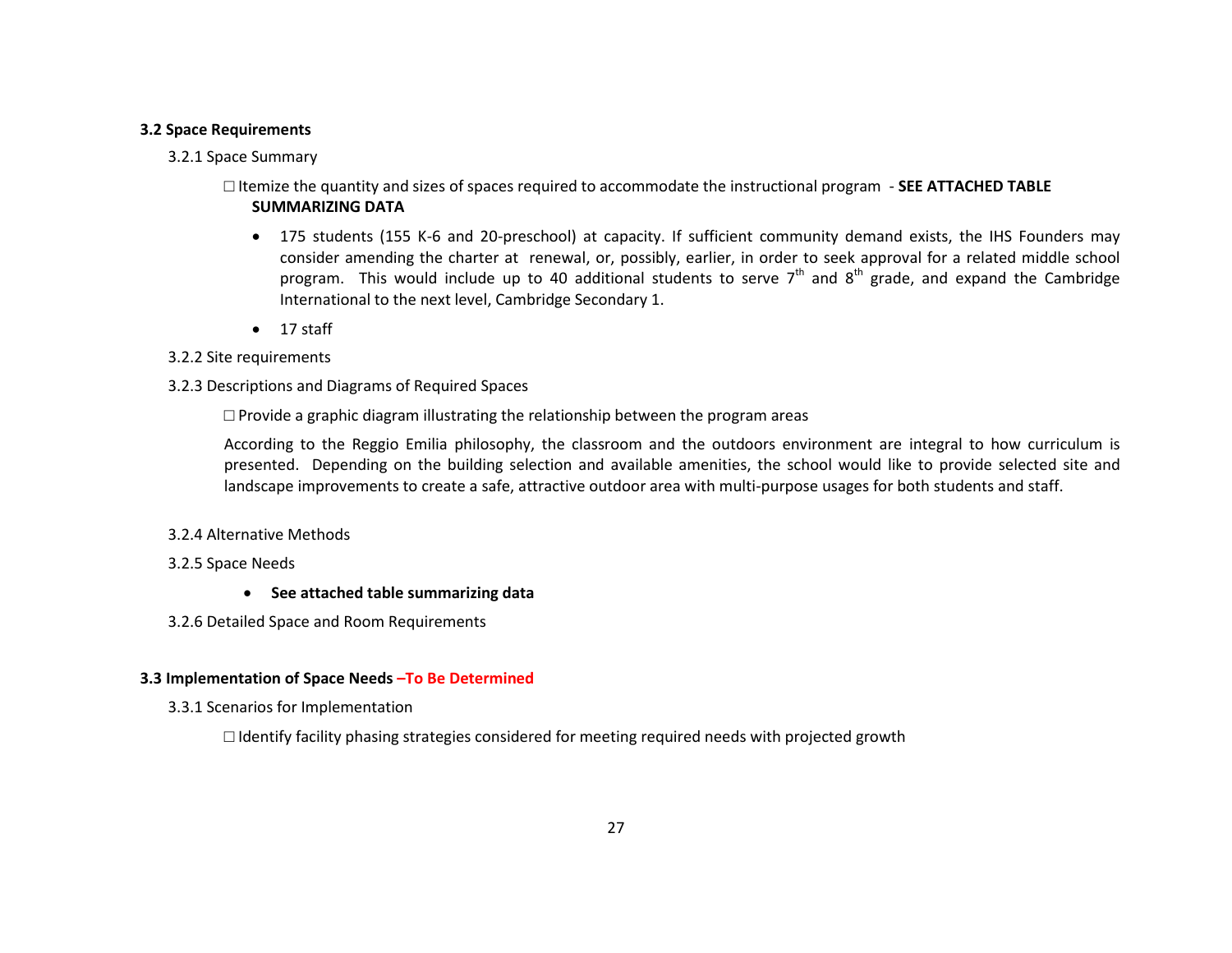### **4. CAPITAL PLAN**

## **4.1 Capital Funding**

# 4.1.1 Historic and Current Funding

 $\Box$  Provide a brief history of how the school has met its capital funding needs

## 4.1.2 Current Capital Expenses

# 4.1.3 Potential Future Sources of Revenue

□ Identify the school's current and future financial resources available or expected (indicating by year(s) available to meet capital needs)

# **Indigo Hill may access the following sources of funding for facilities and eventual capital projects once the school is eligible:**

• Annual lease reimbursement awards from PSCOC. For planning purposes, the anticipated award from the PSCOC will continue annually at approximately \$700 per MEM. At maximum capacity, 145 (without preschool) students would generate \$101,790, annually.

- Annual distribution per MEM of mill levies from HB33.
- Supplemental grants and development/fundraising activities managed through a 501(c)3 nonprofit organization established for this purpose.

# 4.1.4 PSCOC Capital Outlay Funding – N/A

# **4.2 Capital Needs**

# 4.2.1 Projects

 $\Box$  Summarize total capital needs identified including renewal of existing facilities, technology requirements, and educational and programmatic requirements

 $\Box$  Provide an estimate of probable costs for the total project including:

o Site development cost

o Facility construction

o Other projected costs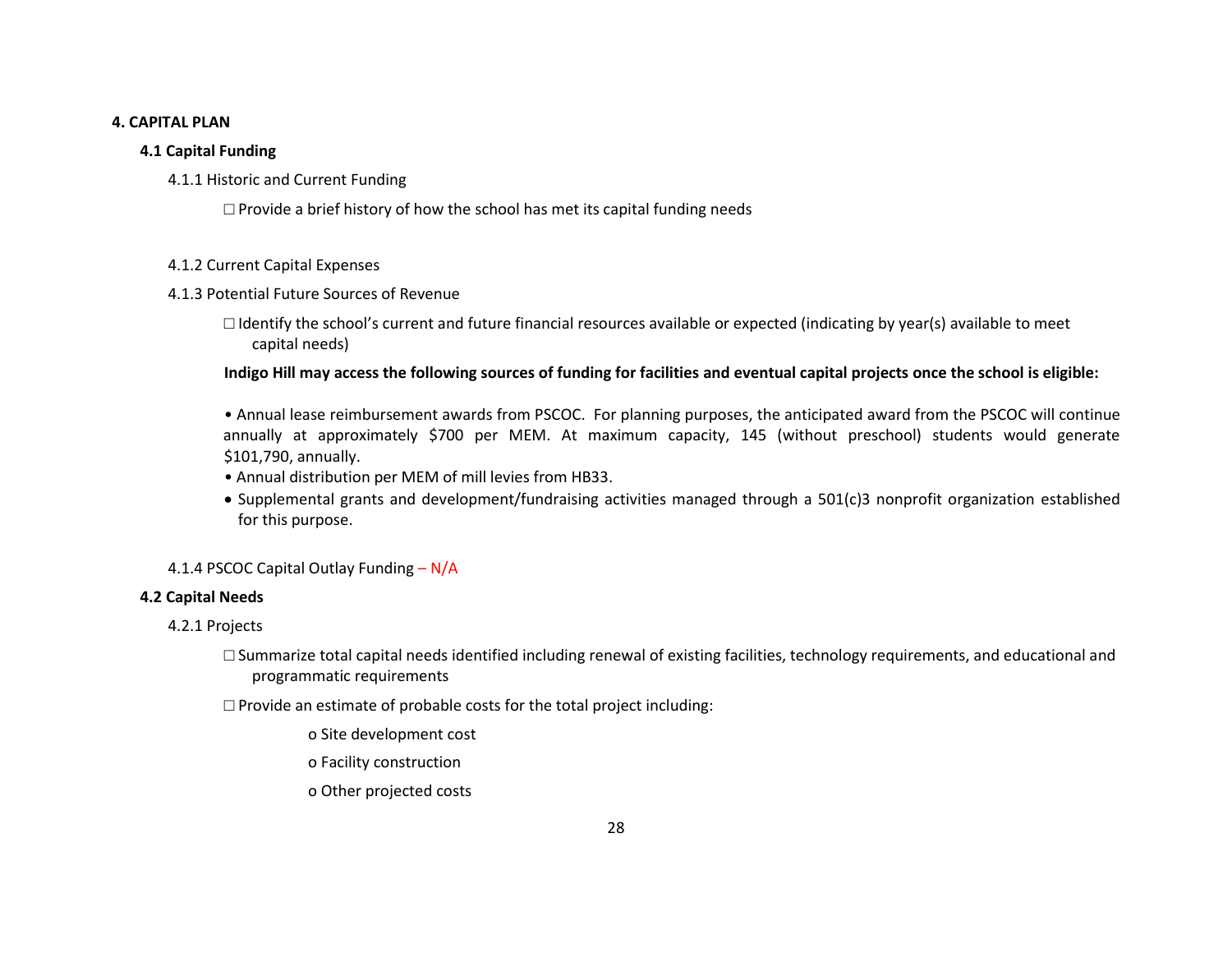$\Box$  Identify cost estimating assumptions including:

o Anticipated project delivery schedule

o Unit costs

o Inflation

#### **4.3 Implementation Strategy**

4.3.1 Project Prioritization

 $\Box$  Identify the process and criteria to prioritize capital needs

#### 4.3.2 Capitalization Analysis

 $\Box$  Identify financial strategies and alternatives considered to meet capital needs

 $\square$  Summary of capital improvement for the next 5 (or 10) yrs.

#### **5. MASTER PLAN SUPPORT MATERIAL**

### **5.1 Sites and Facilities Data Table**

 $\Box$  A table summarizing characteristics of site and facilities

- Name of facility-**Indigo Hill School** o State identification number
- o Physical address
- o Date of opening **July 2013**

o Dates of major additions and renovations

o Facility Condition Index (FCI) and N.M. Facility Condition Index (NMCI), if available

o Site owned or leased - **Long-range plan: Lease option to purchase** 

o Total building area gross sq/ ft. - **13,000 sq ft**

### o Site acreage -**65,340 sq ft**

o Total number of permanent general classrooms – **eight classrooms**

o Total number of permanent specialty classrooms –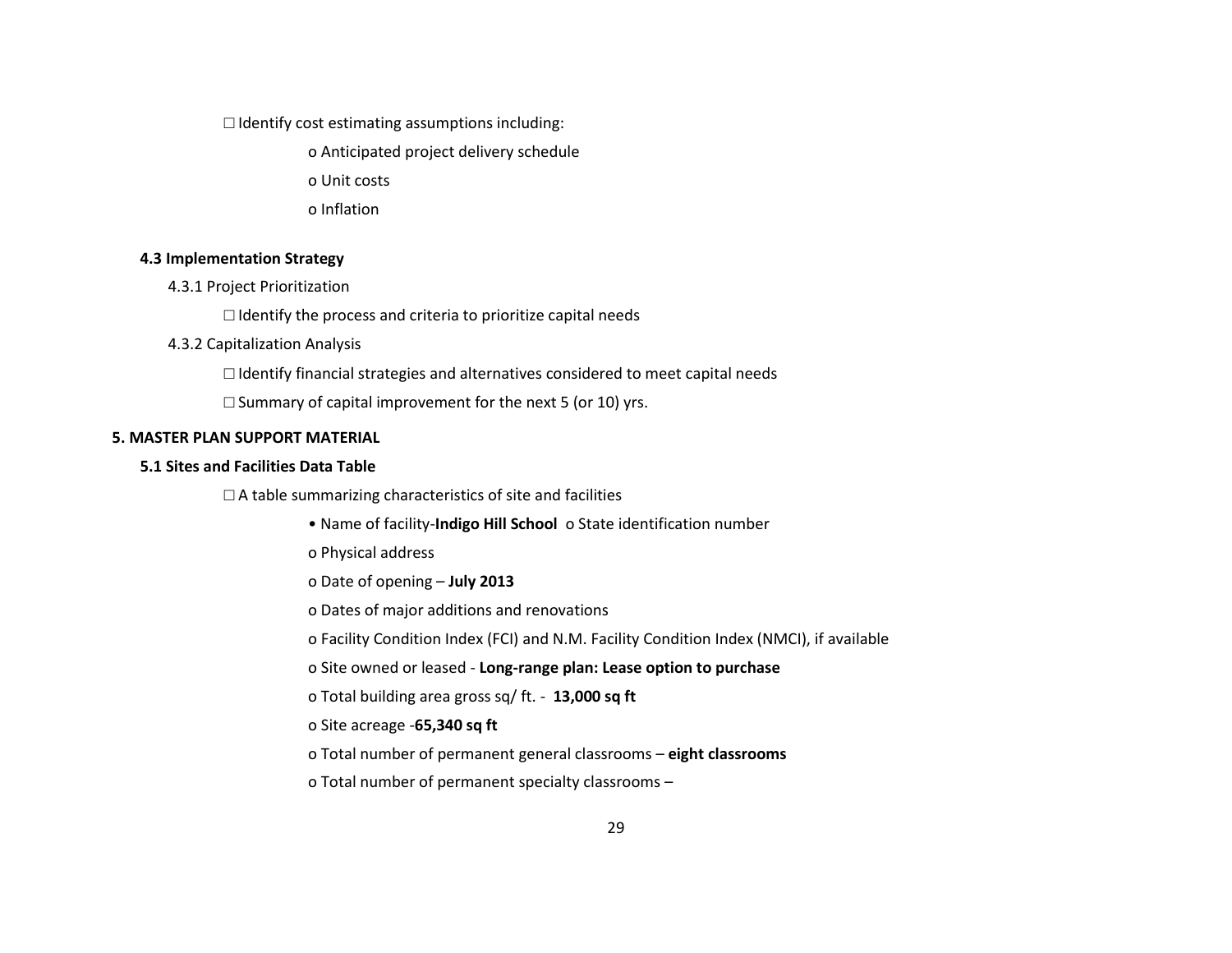### **Sensory integration, therapy, related special education services**

o Total number of portable classrooms - **None**

o Total no. of classrooms - **11 classrooms: 8 general and 3 specialty**

o Percentage of portable classrooms compared to total number of permanent classrooms **N/A**

o Total enrollment current year (40th day count), if available (may not be available for a newly chartered school) **N/A**

o Number of gross sq. ft per student per school facility –add up calcs and divide

#### **5.2 Site Plan**

□ Scaled School Site Plan

#### **5.3 Floor Plan**

 $\square$  Scaled school floor plan(s) with rooms numbers to match inventory

### **5.4 Facility Inventory**

□ Include room use and square footage of each room

# **5.5 Photographs**

 $\square$  Illustrative photographs as appropriate (min. one exterior and one interior)

### **5.6 Facility Evaluation**

□ Evaluation report

#### **5.7 FAD Update**

□ FAD forms updated

# **5.8 Detailed Space and Room Requirements (Ed Spec), if applicable**

5.8.1 Technology and communications criteria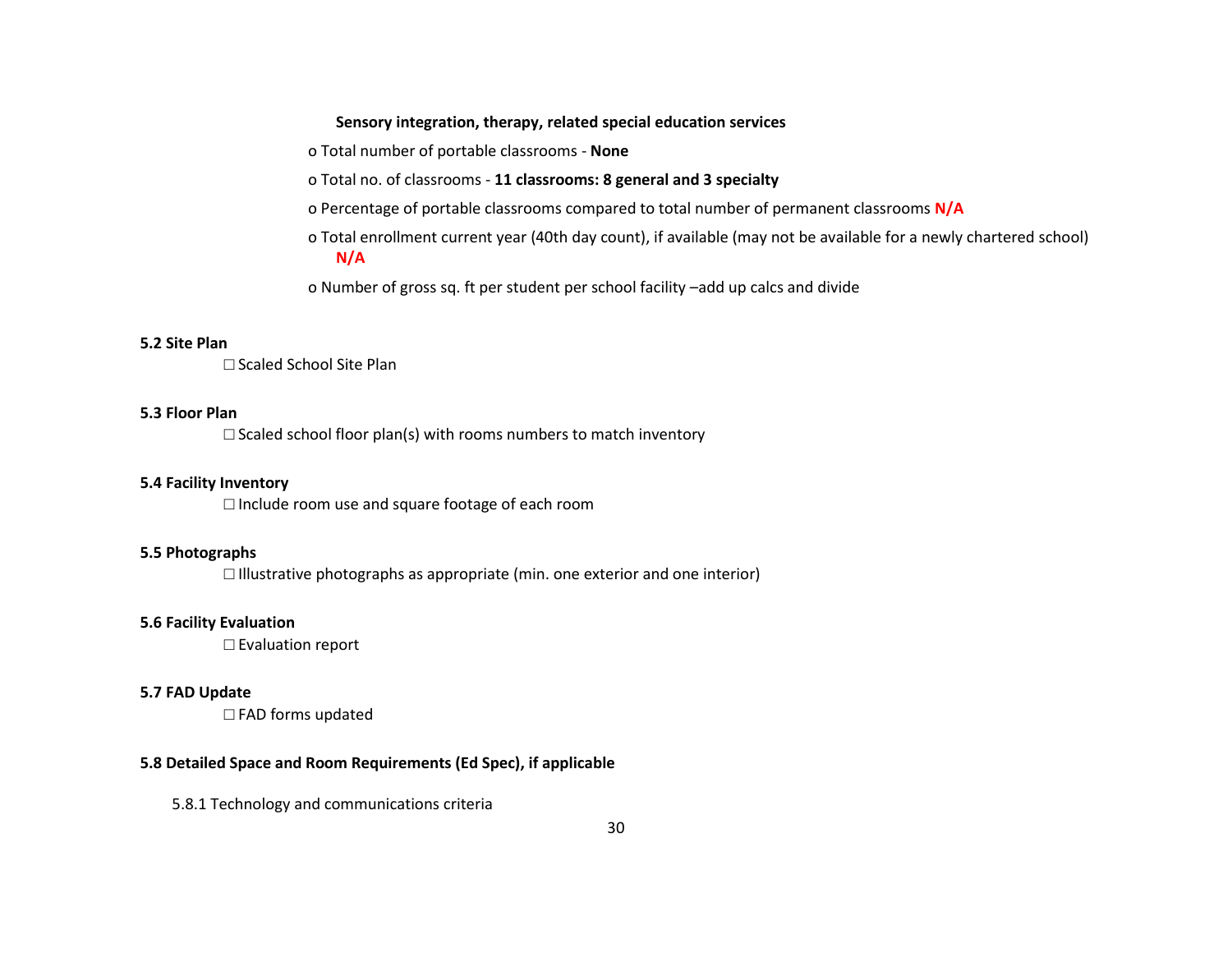#### **Network**

- Network Classrooms and labs
- 6 CAT 6 hard-wired drops. 2 drops on each of 3 walls (4th wall is the front of the classroom presentation area)
- CAT 6 drop or port available for wireless access point (WAP) [IDEAL: 18 inches from the ceiling on the far corner from the doorway with one 110 VAC/power outlet]
- Wireless network capacity to support 20 machines at 100 Mbps in each room
- Coaxial wiring to support cable broadcasts and video security cameras
- Network Offices, conference room, multipurpose room
- 2 CAT 6 drops and a minimum of 2 110 VAC/power duplex outlets at each worker-occupied desk/workstation
- Conference rooms and multipurpose room wireless network capacity to support 10 machines at 100 Mbps

## **Devices**

- Computers and network devices classrooms
- Students shared portable laptops, electronic tablets, minimum of 1 per student, will be available periodically in classrooms
- Teachers 1 computer in each classroom and instructional room
- Computers and network devices staff
- One device per adult/staff
- Peripheral devices
- Offices and workroom up to 1 each of shared devices such as printers, copiers, scanners, etc.
- Classrooms 1 each of shared devices such as printers, copiers, scanners, etc. per classroom
- Projection capability classrooms
- Each classroom will have access to a portable LCD Projector and document camera
- Each classroom will be equipped with one smart board or comparable tech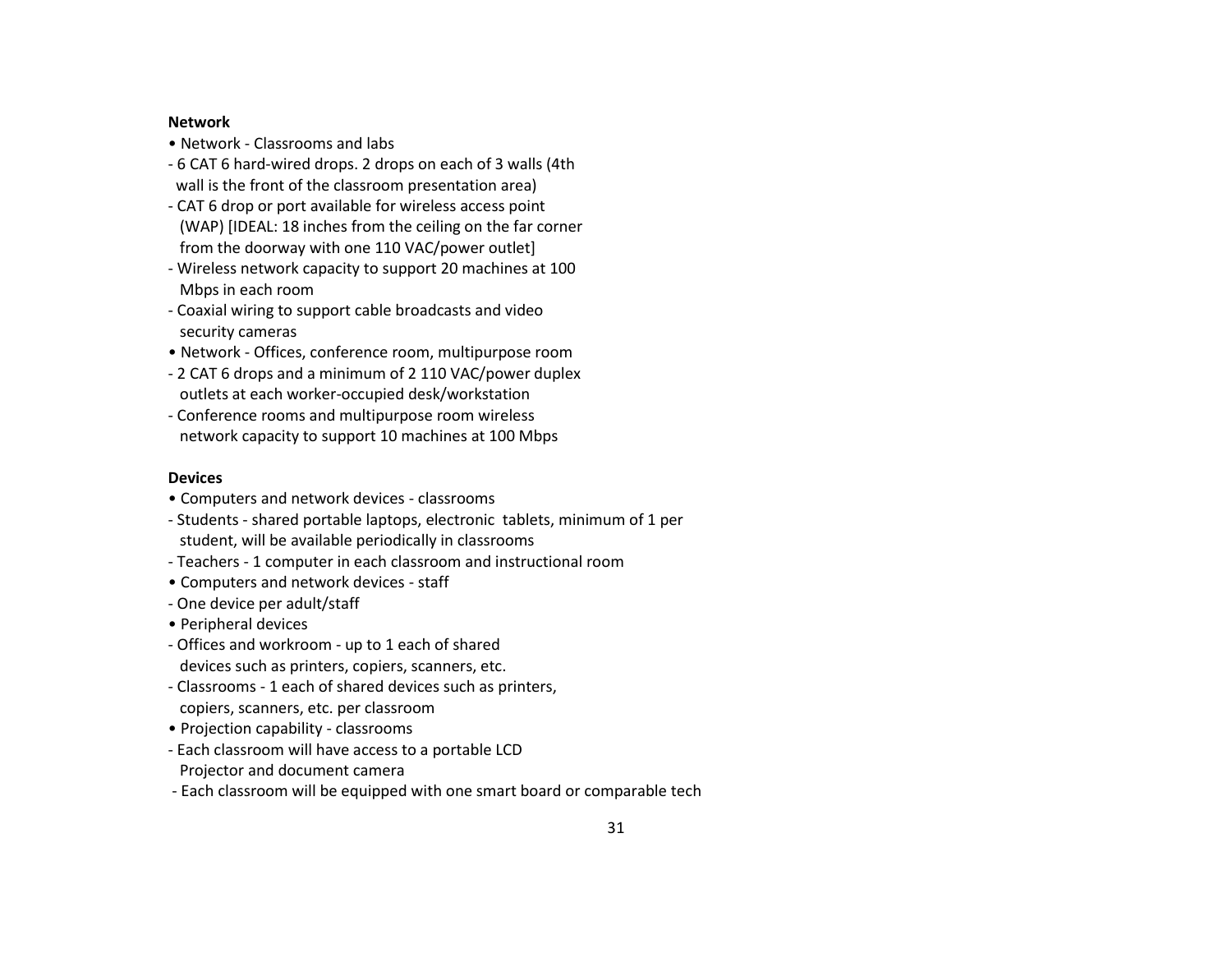#### **Communications -Voice**

• Each instructional space, office, and support space will have two voice jacks with connection for multiple phone lines

#### 5.8.2 Power criteria

### **Classrooms**

Provide the following power specifications:

- Minimum of two duplex outlets on every wall
- Outlet for wall clock
- Center ceiling outlet for projector
- Surge suppression

## 5.8.3 Lighting and day lighting criteria

## **Daylighting of occupied spaces**

• Provide exterior apertures to achieve a minimum glazing factor of at least 2% in all classrooms and a daylight illumination level of 25 footcandles, and in other occupied spaces as feasible

# **Classroom lighting**

- A light level of at least 50 foot candles is required at each general and specialty classroom, measured at a work surface located in the approximate center of the classroom, between clean light fixtures
- All fixtures will have two-level switching
- Light fixtures in spaces with daylighting will have dimmable lamps controlled by occupancy sensors and photocells

## 5.8.4 Environmental conditioning criteria

### **Classroom temperature**

 Each general • al and specialty classroom shall have a heating, ventilation and air conditioning (HVAC) system capable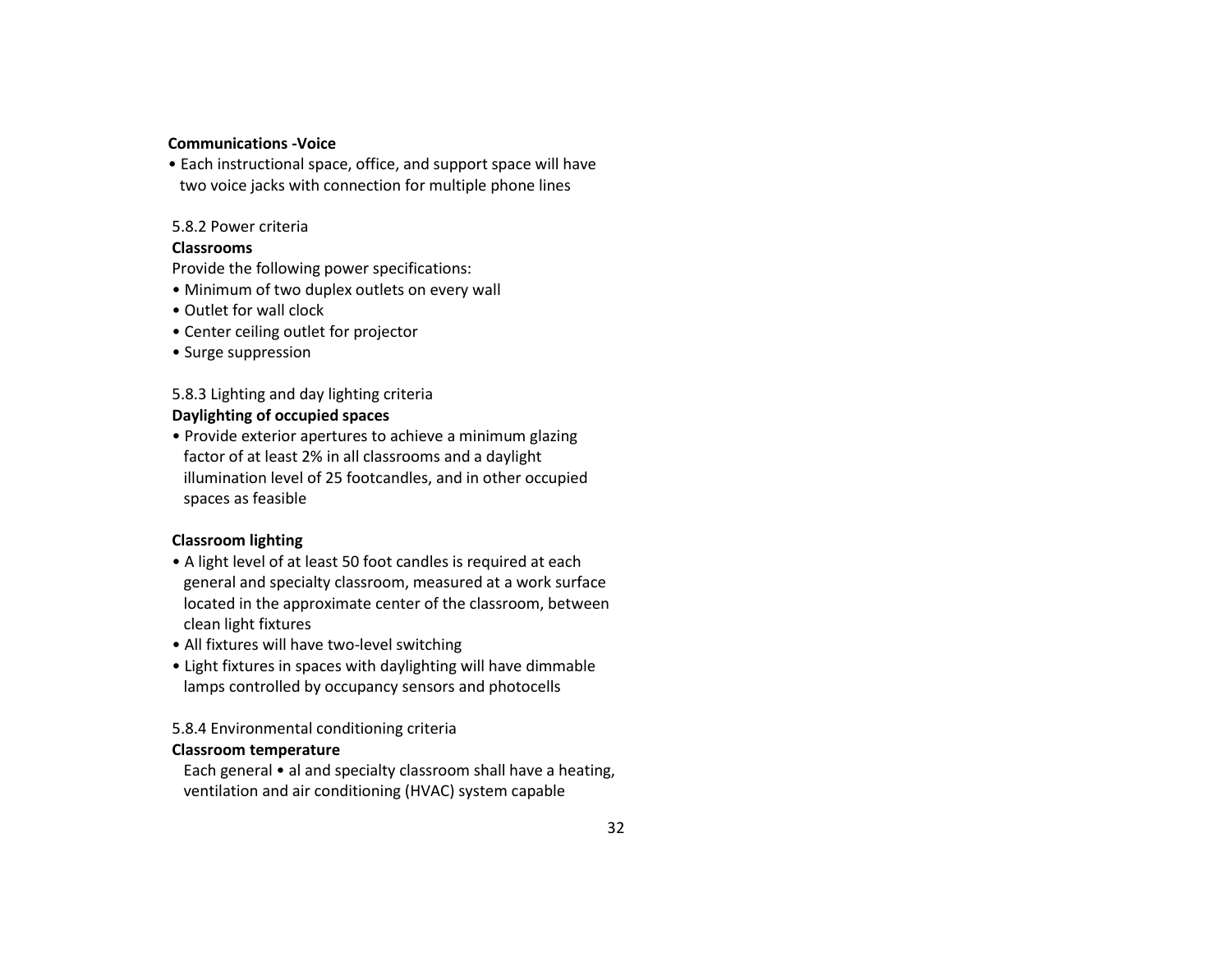of maintaining a temperature between 68 and 75 degrees Fahrenheit with full occupancy

• The temperature shall be measured at a work surface in the approximate center of the classroom

# **Classroom air quality**

- Each general and specialty classroom shall have an HVAC system that continually moves air and is capable of maintaining a CO2 level of not more than 1,200 parts per million
- The air quality shall be measured at a work surface in the approximate center of the classroom

5.8.5 Classroom acoustics criteria

- The sound level in each general and specialty classroom shall be a one-hour, A-weighted Noise Criteria of less than 55 decibels
- The sound level shall be measured at a work surface in the approximate center of the classroom
- Reverberation times in classrooms shall be within a range of  $0.4 - 0.6$  seconds
- All other occupied spaces shall maintain a background sound level of less than 55 decibels, unless otherwise noted.

5.8.6 Furnishing and equipment criteria

• Instructional spaces

Student table types are described in Section 5.8.7

Each classroom shall have the following furniture:

- 20 student chairs with three in reserve
- Student work surfaces to accommodate 20 students (with two in reserve) as noted in criteria sheets. Student table types are described in section 5.8.7
- Mobile portable library cart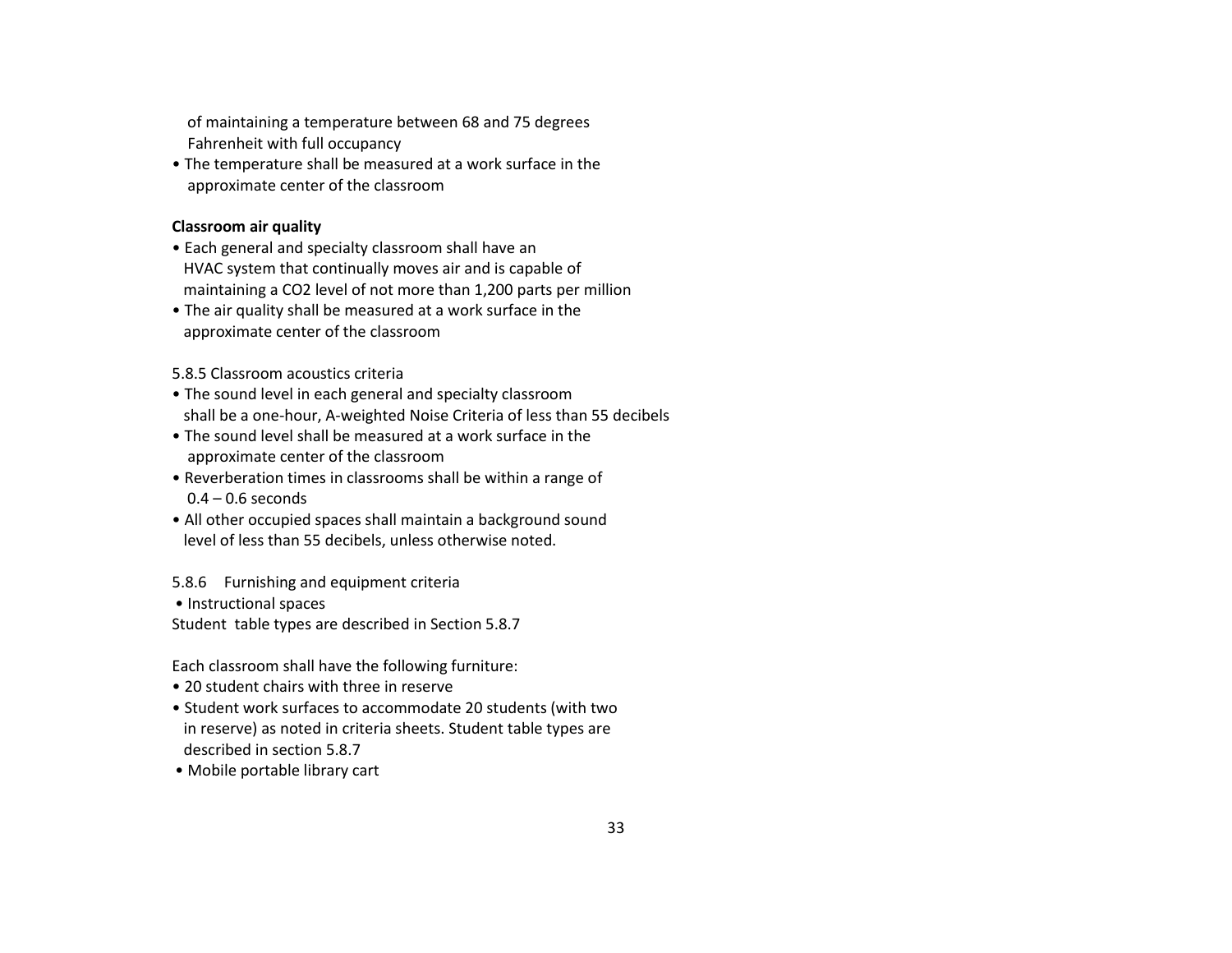Each office shall have the following modular office furniture:

- Desk and credenza work surfaces
- Drawer stack, four file drawers, overhead storage

# 5.8.7 Table types

# **Type A**

- Rectangular 24"W x 48"L (height adjustable to 30")
- Plastic laminate top
- Seats two for desk or computer station

# **Type B**

- Trapezoid 24"W x 48"L (height adjustable to 30")
- Plastic laminate top
- Seats two for desk or grouped

# **Type C**

- 48" x 72"
- Laminate top
- Adjustable legs
- Seats four to six

# **Type D**

- 36"W x 48"L x 26"H
- Chemguard top
- No drawers
- Seats four for desk and lab activities

5.8.8 Storage types

Width Varies

# **Type 1**

- Upper and lower storage cabinets
- Project layout counter
- File cabinets
- Drawer stack
- Sink

**Type 2**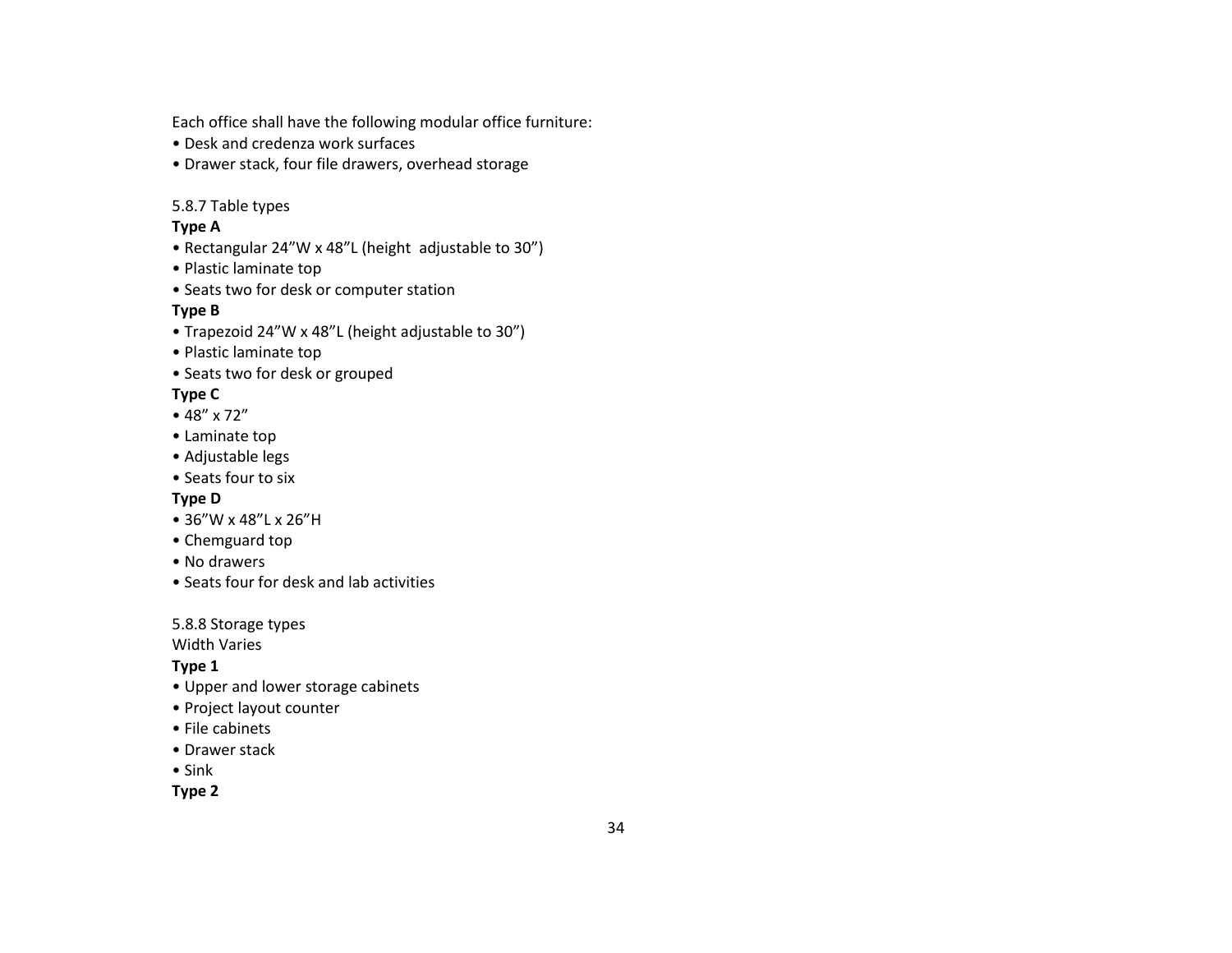- Upper and lower storage cabinets
- Project layout counter
- Drawer stack

## **Type 3**

- Upper and lower storage cabinets
- Project layout counter
- Wardrobe cabinet
- Flat file drawers
- Letter size file drawers
- Drawer stack
- Sink

# **Type 4**

- Display counter
- Open shelf storage below counter
- Adjustable shelving

# **Type 5**

- Upper and lower storage cabinets
- Project layout counter
- Wardrobe cabinet
- Drawer stack
- 3 Sinks

# **Type 6**

- Upper and lower storage cabinets
- Work and appliance counter
- Drawer stack
- Space for refrigerator
- Space for range
- 2 -compartment kitchen sink

# **Type 7**

- Upper and lower storage cabinets
- Appliance counter
- Drawer stack
- Hand sink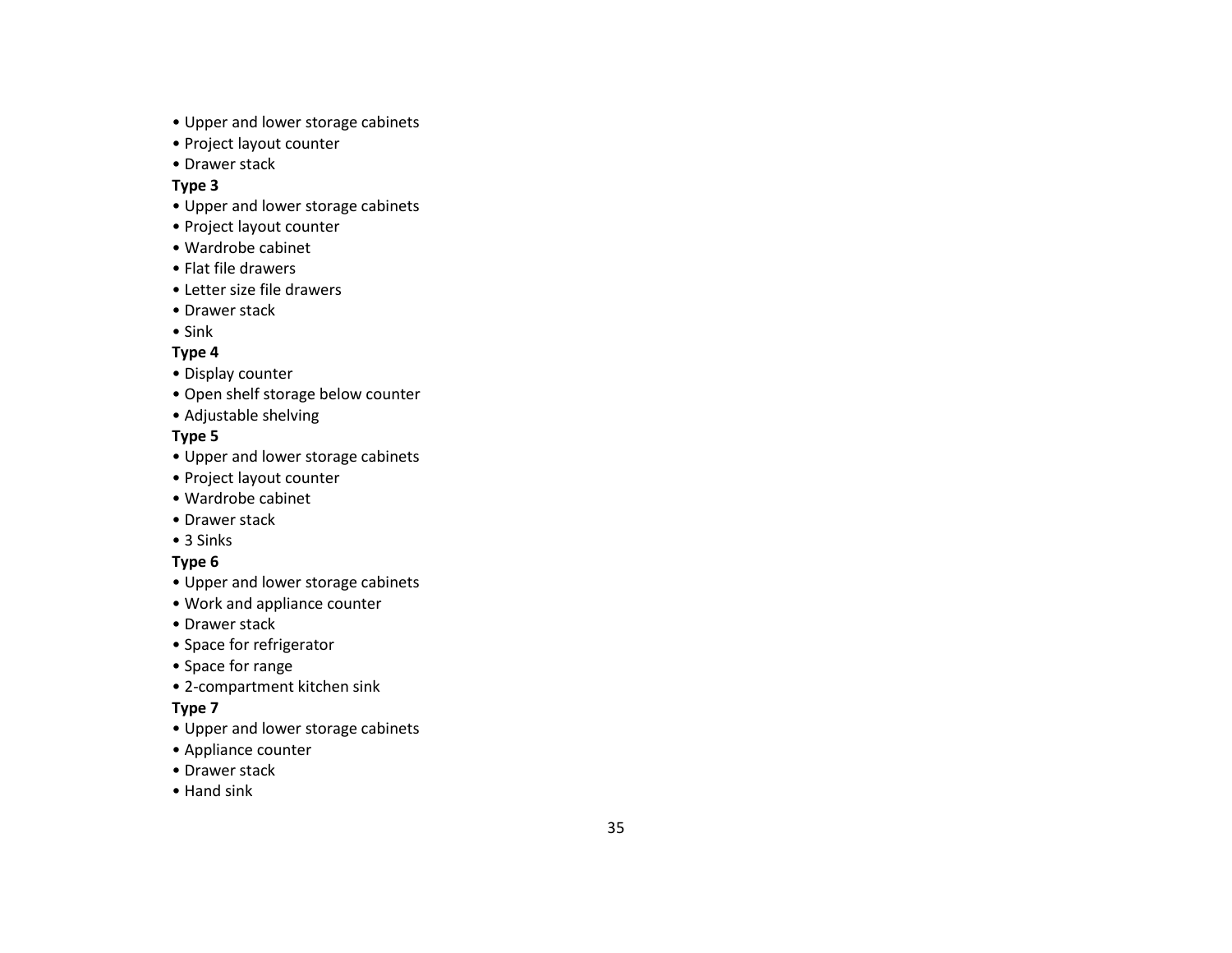• Space for copier

## **5.8.9 Criteria sheets**

□ Provide as appropriate information to support space recommendations such as an existing calendar of events or breakdowns from comparable facilities

**N/A** at this time, but referenced in Educational Specifications Resource Manual (PSFA 2009)

## **5.9 Capital Improvement Plan (CIP), if available – N/A**

□ Summary table of priority capital improvement for the next 5 yrs and project cost details.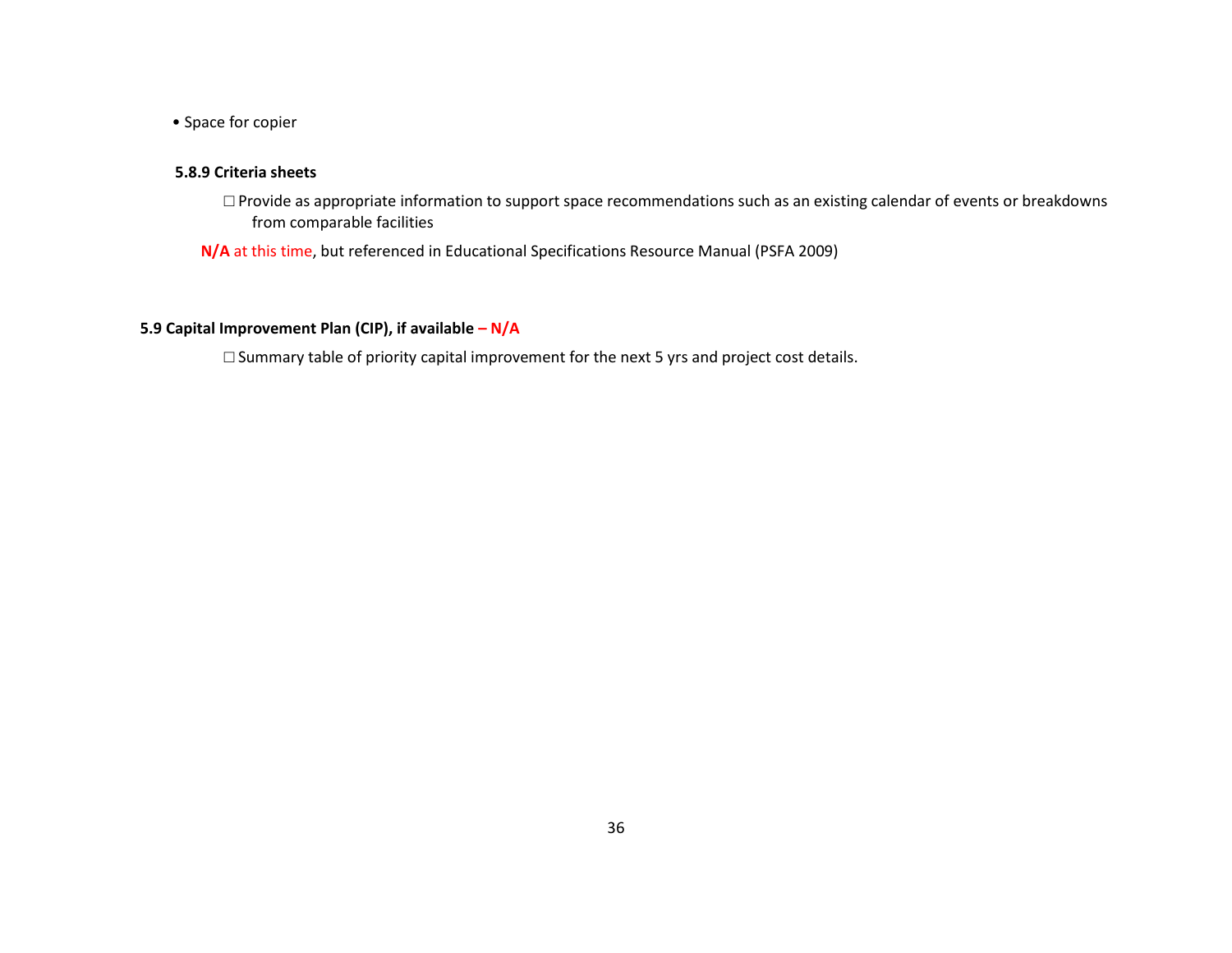| IHC TOTALS 13000 Sq. Ft plus 5445                                                                                                                     | 185                   | 17 including 11 | 17.0 Education            | 11500 Sq. Ft. Classrooms       | 9000 Sq. Ft. Classrooms      |
|-------------------------------------------------------------------------------------------------------------------------------------------------------|-----------------------|-----------------|---------------------------|--------------------------------|------------------------------|
| Sq. Ft. playground space plus                                                                                                                         |                       | Classrooms      |                           |                                |                              |
| adequate sq ft. for bussing and                                                                                                                       |                       |                 | 4.00 Health Professionals |                                | +4000 Admin. And             |
| parking Avg.                                                                                                                                          |                       |                 | and Admin                 |                                | <b>Special Services</b>      |
| indoor space                                                                                                                                          |                       |                 |                           |                                | +5445 Sq. Ft. Outdoor Space. |
|                                                                                                                                                       | Student               | Classrooms/     | Staff/Teachers/Admin/     | Student Square Footage Minimum | Space Minimum                |
|                                                                                                                                                       | Count                 | Space/Admin     | <b>Related Staff</b>      |                                | Sq. Ft.                      |
| Pre K 3 yr old                                                                                                                                        | 20                    | $\overline{2}$  | 2 per class tot: 4        | 75 per Sq. Ft x2 1500 ea.      | 1200 ea.                     |
| Pre K 4 yr. old                                                                                                                                       | 20                    | $\overline{2}$  | 2 per class tot: 4        | 75 per Sq. Ft x2 1500 ea.      | 1200 ea.                     |
| Kindergarten                                                                                                                                          | 20                    | $\mathbf{1}$    | 2 per class tot: 2        | 75 per Sq. Ft<br>1500          | 1200 ea.                     |
| $1st$ Grade                                                                                                                                           | 20                    | $\mathbf{1}$    | 2 per class tot: 2        | 32 per Sq. Ft.<br>640          | 900 ea.                      |
| $2nd$ Grade                                                                                                                                           | 20                    | $\mathbf{1}$    | $\mathbf{1}$              | 32 per Sq. Ft<br>640           | 900 ea.                      |
| 3rd Grade                                                                                                                                             | 20                    | $\mathbf{1}$    | $\mathbf{1}$              | 32 per Sq. Ft<br>640           | 900 ea.                      |
| 4 <sup>th</sup> Grade                                                                                                                                 | 21                    | $\mathbf{1}$    | $\mathbf{1}$              | 32 per Sq. Ft<br>672           | 900 ea.                      |
| $5th$ Grade                                                                                                                                           | 22                    | $\mathbf{1}$    | $1\,$                     | 32 per Sq. Ft 704              | 900 ea.                      |
| $6th$ Grade                                                                                                                                           | 22                    | $\mathbf 1$     | $\mathbf{1}$              | 32 per Sq. Ft 704              | 900 ea.                      |
| Kitchenette                                                                                                                                           |                       | $\mathbf{1}$    | 0 Flex                    |                                | 900                          |
| IT, Library, Multi-purpose space for<br>GC meetings including professional<br>Development, and student public<br>and community<br>Communication space | Up to 40<br>Occupants | $\mathbf{1}$    | 0 Flex                    |                                | 1500                         |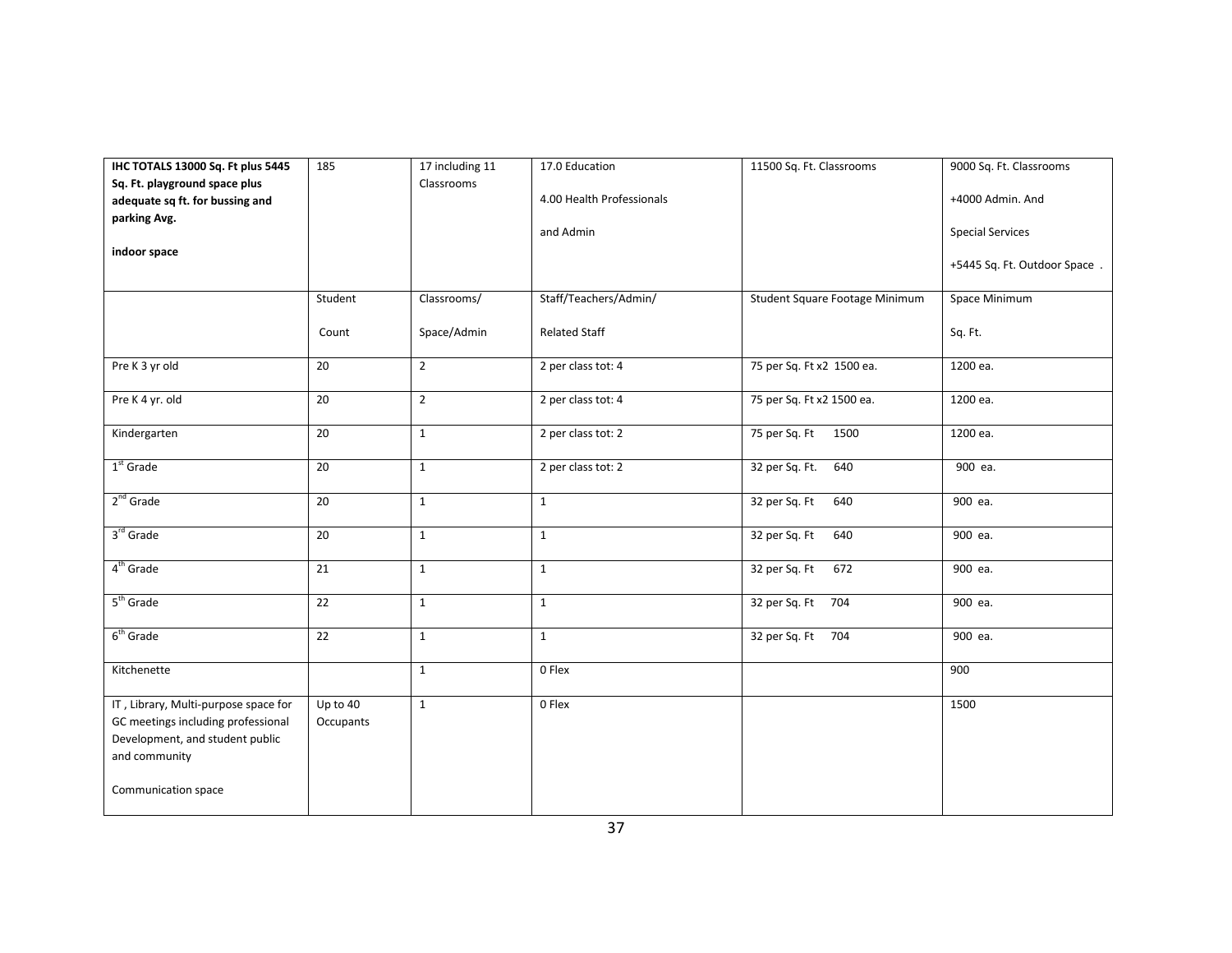| Multi-sensory, Music, Art and special                            | Up to 10                 | 1 with two guest                      | 0 Flex               |     |
|------------------------------------------------------------------|--------------------------|---------------------------------------|----------------------|-----|
| needs space with two enclosed<br>offices                         | Occupants                | spaces for Sp. Needs                  |                      |     |
| Administration with two enclosed<br>offices and guest work place | 1 Exec. Dir.             | 1 with two offices<br>and guest space | 1 Exec. Dir.         | 600 |
| contractor space                                                 | 1 Bus. Manager/          |                                       | 1 Bus. Manager/Stars |     |
|                                                                  | Stars                    |                                       | 1 Teacher Trainer    |     |
|                                                                  | 1 Teacher                |                                       | .5 Clinical          |     |
|                                                                  | Trainer                  |                                       | .5 Health Clinical   |     |
|                                                                  | .5 Clinical              |                                       |                      |     |
|                                                                  | Director                 |                                       |                      |     |
|                                                                  | .5 Health Clinical       |                                       |                      |     |
|                                                                  |                          |                                       |                      |     |
| Outdoor Space Requirements 5445                                  | Up to 60                 | 1 Playground                          | Minimum Supervision  |     |
| Sq. Ft.                                                          | Students                 |                                       | 1 to 10 students     |     |
| <b>Utility Space</b>                                             | $\overline{\phantom{a}}$ | 1                                     |                      | 200 |